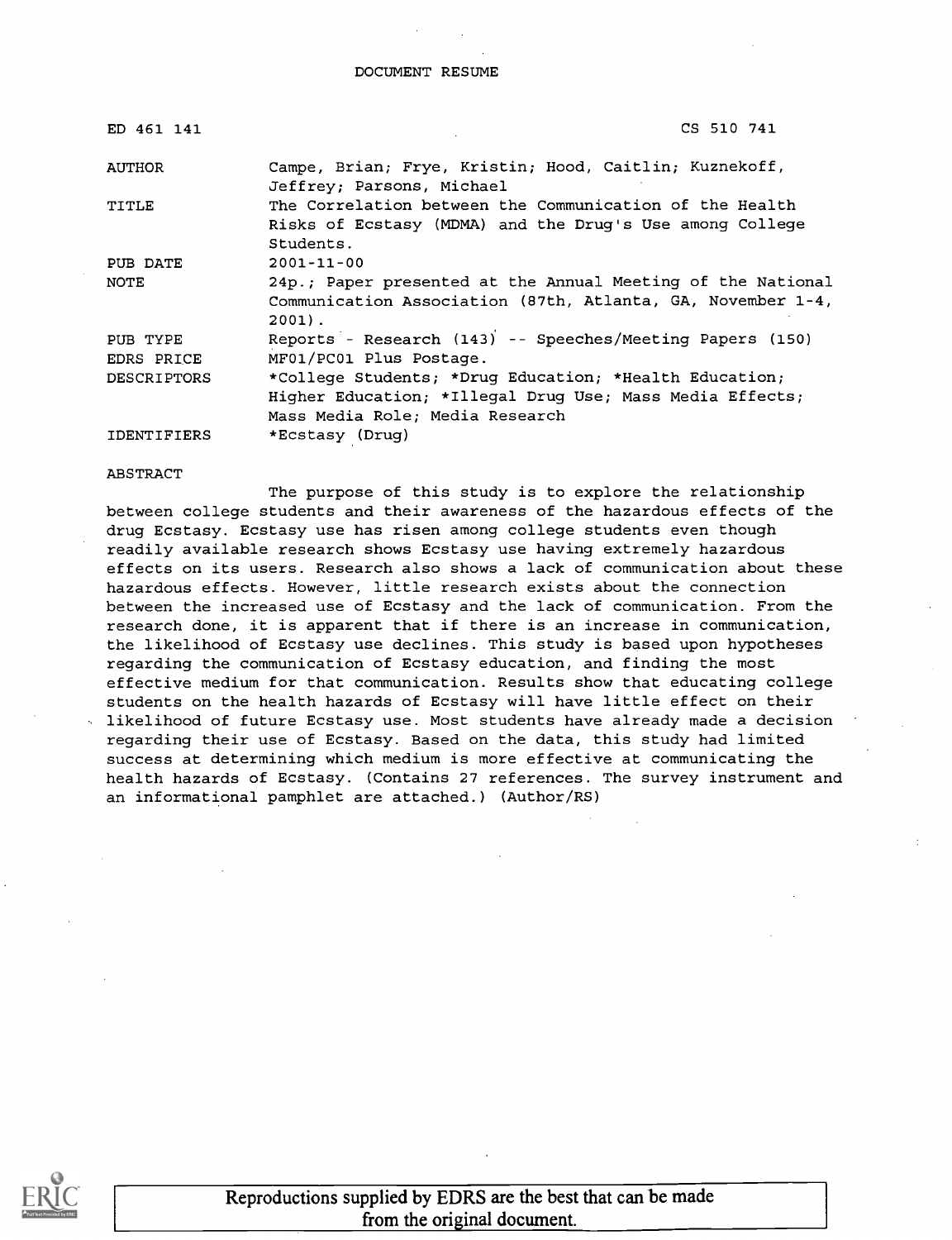#### Running head: ECSTASY EDUCATION

U.S. DEPARTMENT OF EDUCATION<br>Office of Educational Research and Improvement<br>EDUCATIONAL RESOURCES INFORMATION

CENTER (ERIC)<br>O This document has been reproduced as<br>received from the person or organization originating it.

0 Minor changes have been made to improve reproduction quality.

, 5

Points of view or opinions stated in this document do not necessarily represent official OERI position or policy.

Ecstasy Education, 1

Student

PERMISSION TO REPRODUCE AND DISSEMINATE THIS MATERIAL HAS BEEN GRANTED BY

Kuznekof

1 TO THE EDUCATIONAL RESOURCES INFORMATION CENTER (ERIC)

The Correlation Between the Communication of the Health Risks of Ecstasy (MDMA) and the Drug's Use Among College Students

Brian Campe, Kristin Frye, Caitlin Hood, Jeffrey Kuznekoff, Michael Parsons

c/o Daniel Cochece Davis, Ph.D. Marist College 3399 North Road, LT-213 Poughkeepsie, NY 12601-1387 (845) 575-3000, Ext. 2878 Cochece.Davis@Marist.edu

ABSTRACT: The Purpose of this study is to explore the connection between the communication of the hazardous effects of the drug Ecstasy and the drug's use among college students. This study is based upon hypotheses regarding the communication of Ecstasy education, and finding the most effective medium for that communication. Results show that educating college students on the health hazards of Ecstasy will have little effect on their likelihood of future Ecstasy use.

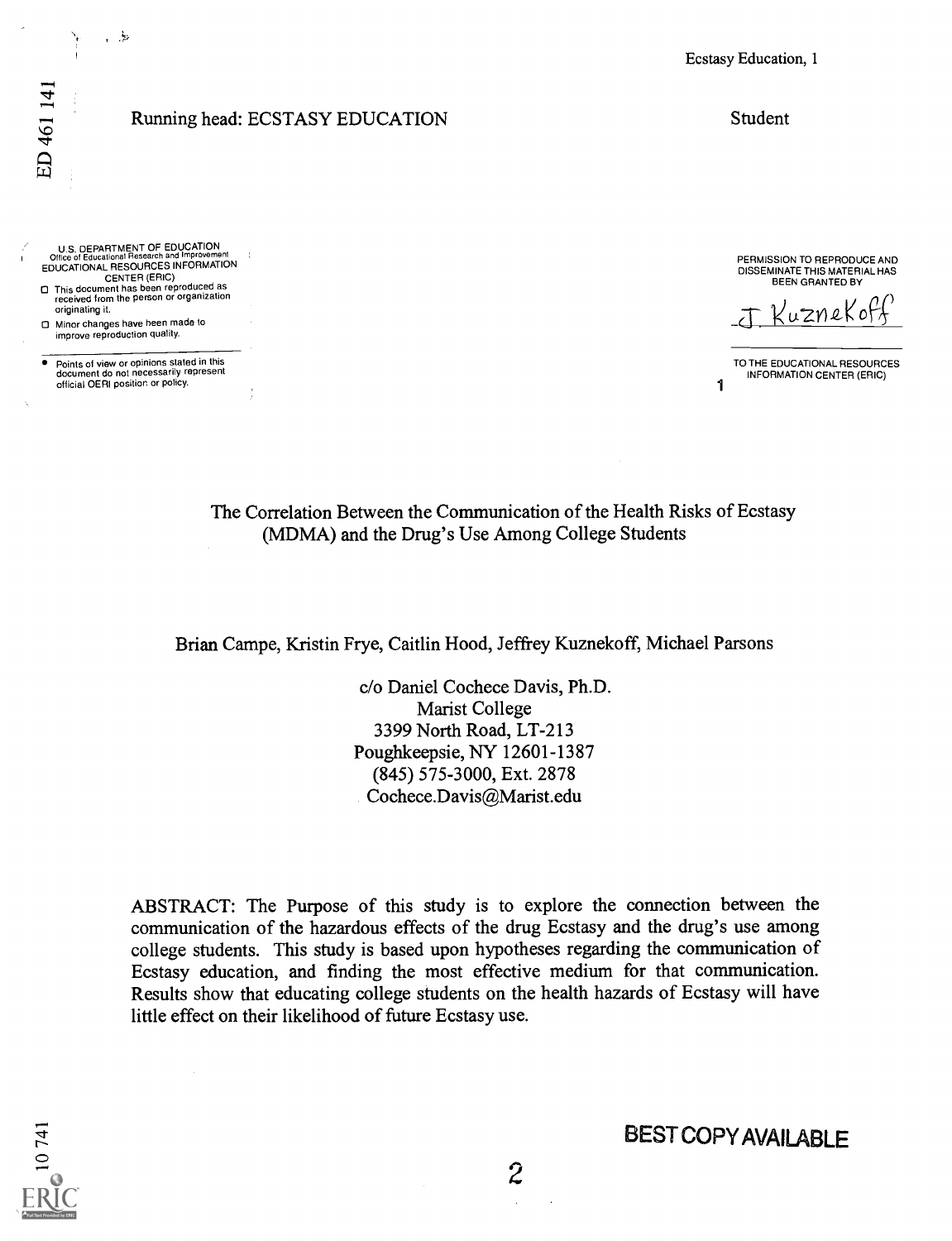The Correlation Between the Communication of the Health Risks of Ecstasy (MDMA) and the Drug's Use Among College Students

#### Abstract

The purpose of this study is to explore the relationship between college students and their awareness of the hazardous effects of the drug Ecstasy. Ecstasy use has risen among college students even though readily available research shows Ecstasy use having extremely hazardous effects on its users. Research also shows a lack of communication about these hazardous effects. However, little research exists about the connection between the increased use of Ecstasy and the lack of communication. From the research done, it is apparent that if there is an increase in communication, the likelihood of Ecstasy use declines. This study is based upon hypotheses regarding the communication of Ecstasy education, and finding the most effective medium for that communication. Results show that educating college students on the health hazards of Ecstasy will have little effect on their likelihood of future Ecstasy use. Most students have already made a decision regarding their use of Ecstasy. Based on the data, this study had limited success at determining which medium is more effective at communicating the health hazards of Ecstasy.

#### Introduction

Ecstasy is a psychoactive drug that stimulates production of the brain chemical serotonin. Although illegal in the Unites States, Ecstasy has become increasingly popular among young adults. There is an abundance of medical research linking Ecstasy to a wide range of serious health problems. Yet, while Ecstasy use is skyrocketing, few major drug-awareness programs even mention it by name. The lack of communication to users

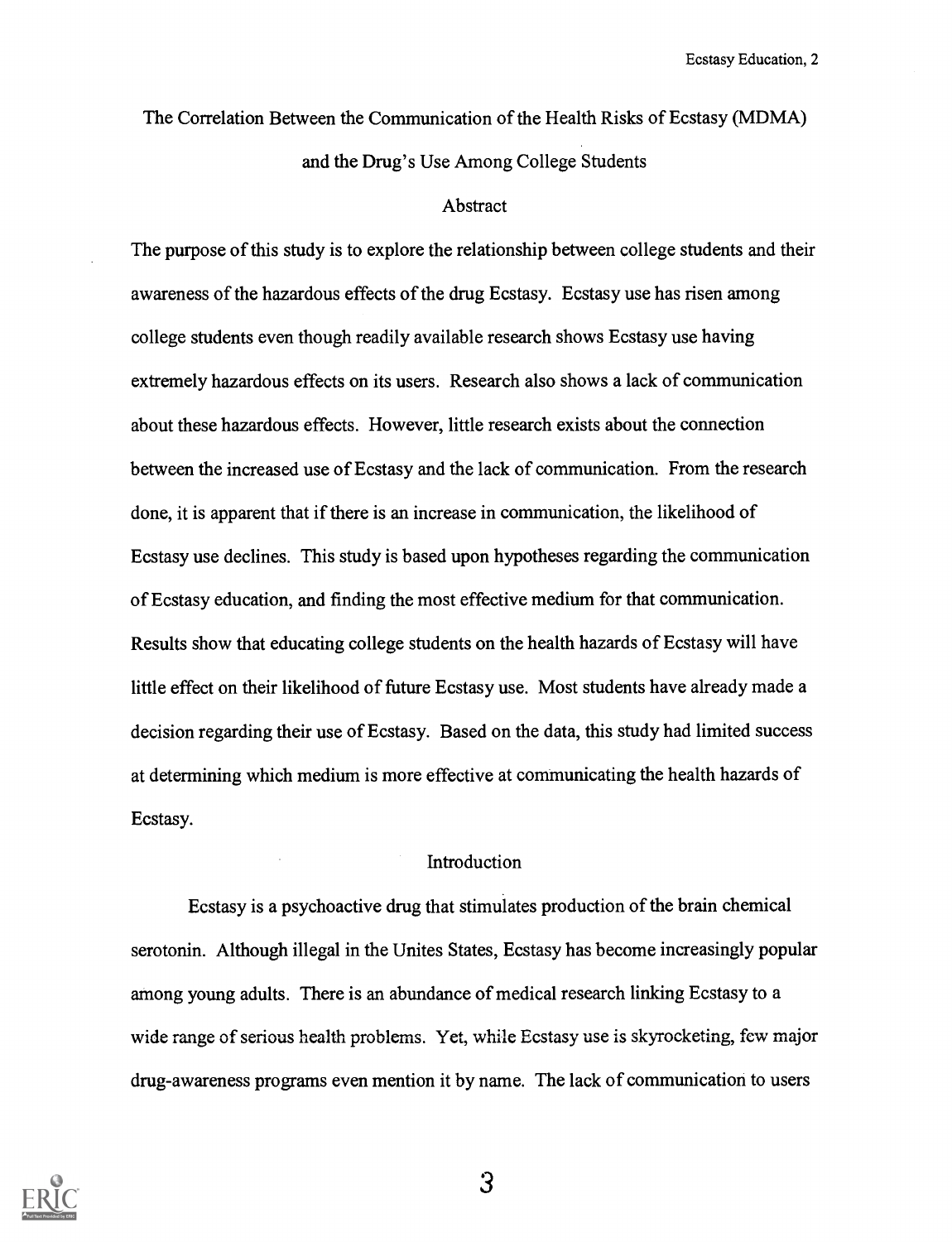of this drug has resulted in the myth that Ecstasy lacks severe health risks. This lack of communication has made Ecstasy more appealing to students who have been bombarded with the health risks of *other* drugs. The purpose of the present research is to show the correlation between more effective education about the health risks of Ecstasy and its declining attractiveness to college students. Consequently, this also establishes the most effective information medium. Solving this communication breach is important to a variety of groups who would like to better educate students on the risks of Ecstasy, such as police forces, health educators, public schools, and parents.

## Literature Review

#### History

In the United States today, there is not enough education about the health risks of Ecstasy (MDMA). Due to the fact that Ecstasy has severe biological hazards, it is a wonder that the information detailing these hazards has not been made more available to its target population. MDMA (3, 4-Methylenedioxymethamphetamine), also known as Ecstasy, XTC, and several other names, was originally created in 1912 by a German corporation. Its original purpose was to function as an appetite suppressant. During the 1970s, the drug was used in psychotherapy by small gioup therapists in the United States, but was later banned in 1985 (White, Bochner, and Irvine, 1997). Ecstasy began to be used illegally in the late 1980s and early 90s. Currently the drug is very popular in metropolitan and suburban areas where the "rave" culture is booming (U.S. Department, 2000a).

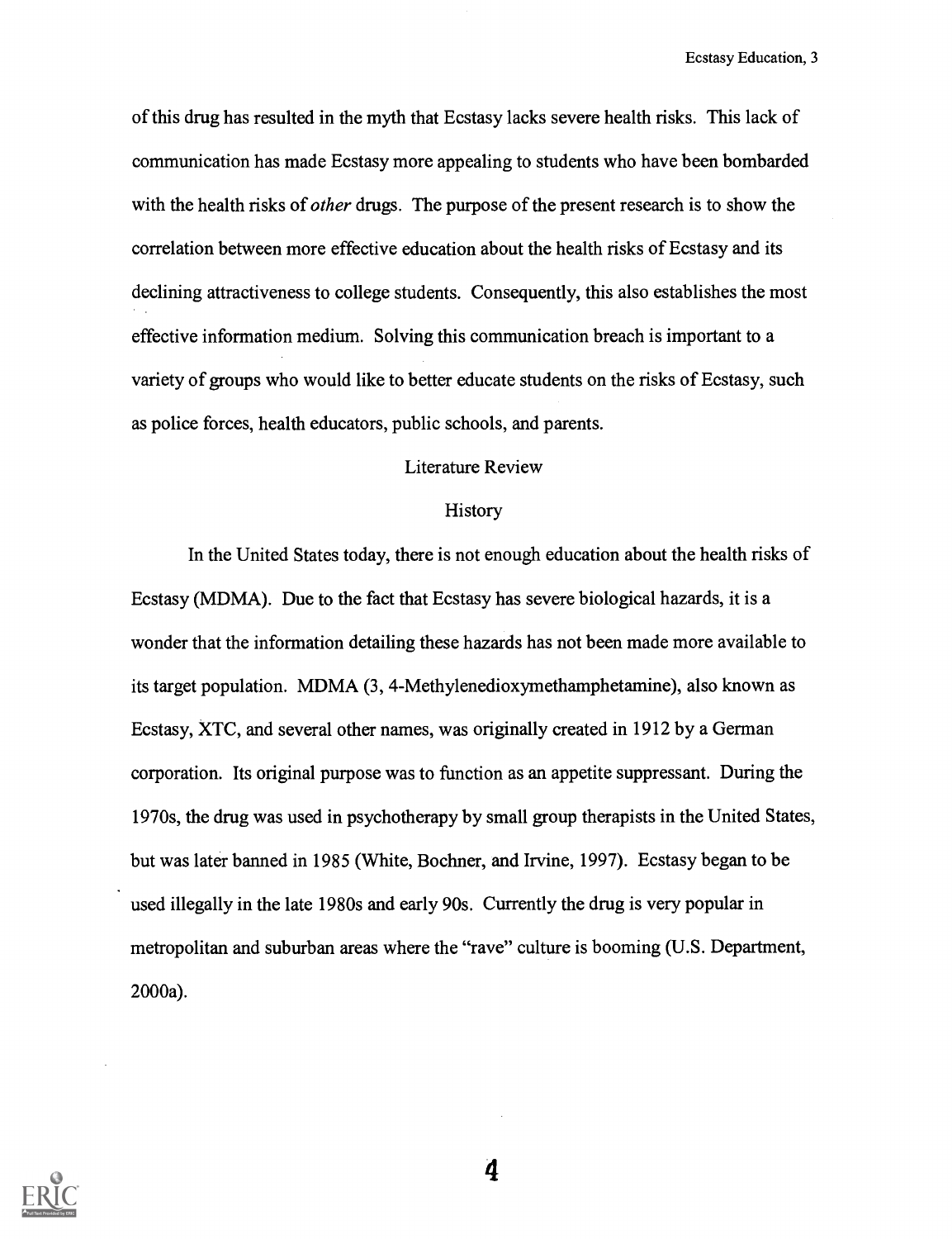#### MDMA Statistics

"MDMA is a Schedule I synthetic, psychoactive drug possessing stimulant and hallucinogenic properties. MDMA is taken orally, usually in tablet or capsule form, and its effects last approximately four to six hours" (U.S. Department, 2000a). "The usual recreational oral dose is 1-2 tablets (each containing about 60-120 mg of MDMA) a standard oral dose of 0.75-4.00 mg per kg in 60-80 kg people" (Boot, McGregor, and Hall, 2000, p. 1818). Pills of MDMA are consistently marked with recognizable symbols or brand logos, and are designed to appeal to a younger population (Drug Enforcement, 1999). Some markings include stars, clovers, and butterflies; some logos include the Mitsubishi symbol, the Apple computer symbol, or the Adidas symbol. The cost to produce one pill of MDMA ranges from \$.50 to \$2.00, while at street level the pill sells for \$20-\$30 (Drug Enforcement, 1999). However, prices as high as \$50 have been reported in Miami (Drug Enforcement, 2000a).

#### Short Term Effects

Besides the original purpose of appetite suppressant, Ecstasy hosts several other short-term effects. The DEA refers to Ecstasy "as the 'Hug Drug' or 'Feel Good' drug, it reduces inhibitions and produces feelings of empathy for others, the elimination of anxiety, and extreme relaxation. In addition to chemical stimulation, the drug reportedly suppresses the need to eat, drink, or sleep. This enables club scene users to endure allnight and sometimes 2 to 3 day parties" (Drug Enforcement, 2000a, p. 2). Other less pleasurable short term effects of the drug can include nausea, hallucinations (a side effect of heat stoke) chills, sweating, tremors, muscle cramping, decreased appetite, fatigue, decreased libido, and blurred vision (Lampert, 2000). Characteristics of an overdose

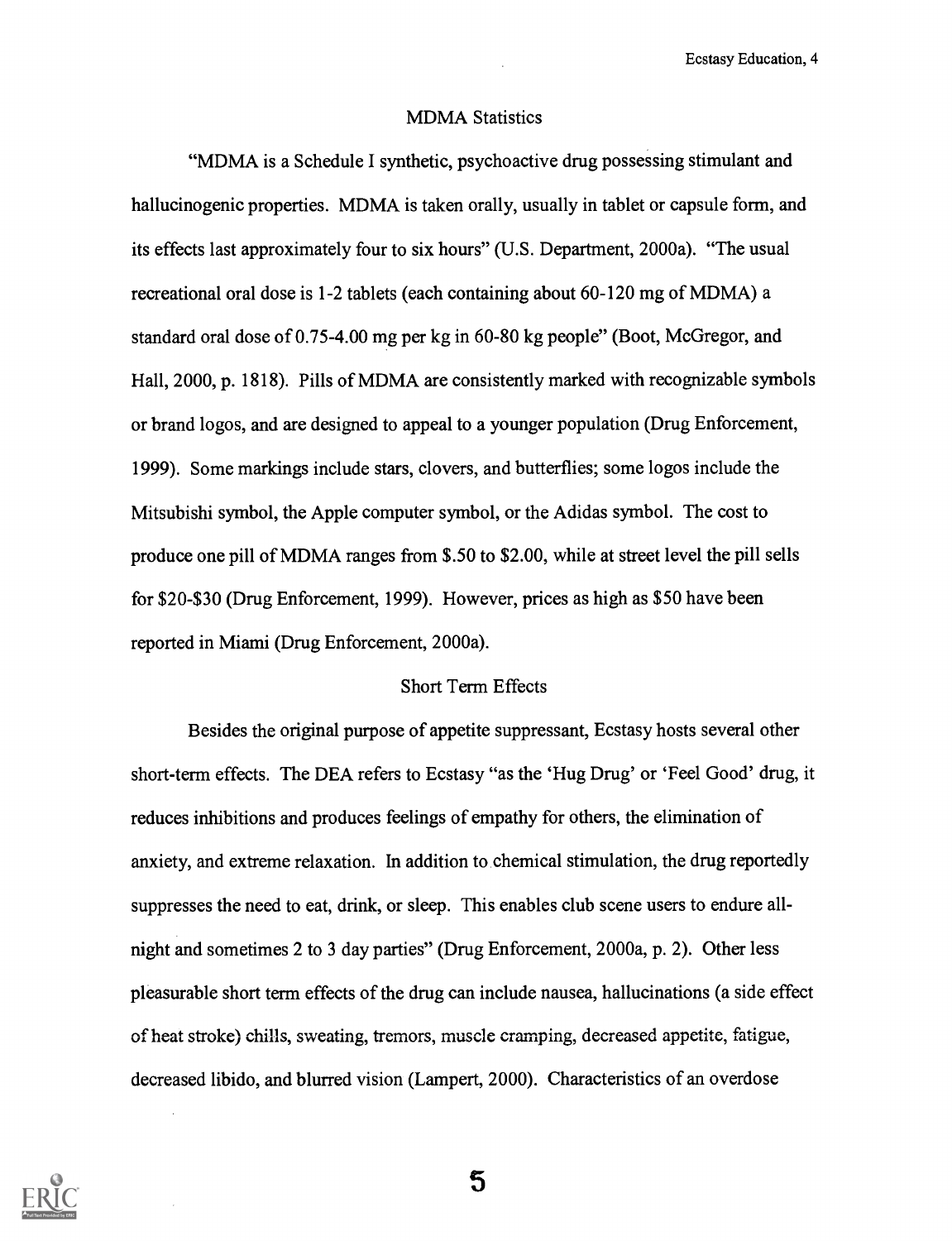include rapid heartbeat, high blood pressure, panic attacks, and possible seizures or unconsciousness (Drug Enforcement, 1999). There have also been reports of "vomiting, convulsions, and uncontrollable jaw clenching" (Bollman, 2000, p. B1). The most life threatening effect of MDMA is hyperthennia, or excessive body heat. In some cases, the core body temperature has ranged from 107 to 109 degrees Fahrenheit (Drug Enforcement, 2000a).

#### Long Term Effects

Even beyond the initial short-term effects of Ecstasy, there are severe long-term effects such as anxiety, paranoia, depression, and memory loss (Wilensky, 2000). These afflictions may be manifestations of damage to serotonin neurons that habitual MDMA users suffer (Drug Enforcement Administration, Intelligence Division, 1999). Other major types of MDMA effects are those relating to organ damage. Ecstasy has been shown to have serious effects, including scarring of the heart, muscular breakdown resulting in Kidney failure (Pope, 2000), acute hepatitis (Rogues, Perney, Beaufort, Hanslick, Ramos, Durand, LeBlanc, 1998), and aortic dissection (Duflou & Mark, 2000).

There is also evidence that even light use of Ecstasy may impair intelligence ("Ecstasy use," 2000). In tests at the University of Wales, Ecstasy users showed significantly reduced intelligence capacity than non-drug users and habitual users of other illegal drugs (Morgan, 1999). Ecstasy has been shown to "produce large and possibly permanent damage to axons and axon terminal fibres containing 5hydroxytryptamine (5-HT, serotonin)" (Boot et al, 2000). This damage has been seen more than 7 years after the last use of MDMA. "Some regrowth of axons occurs, but this is abnormal and incomplete" (Boot et al, 2000).

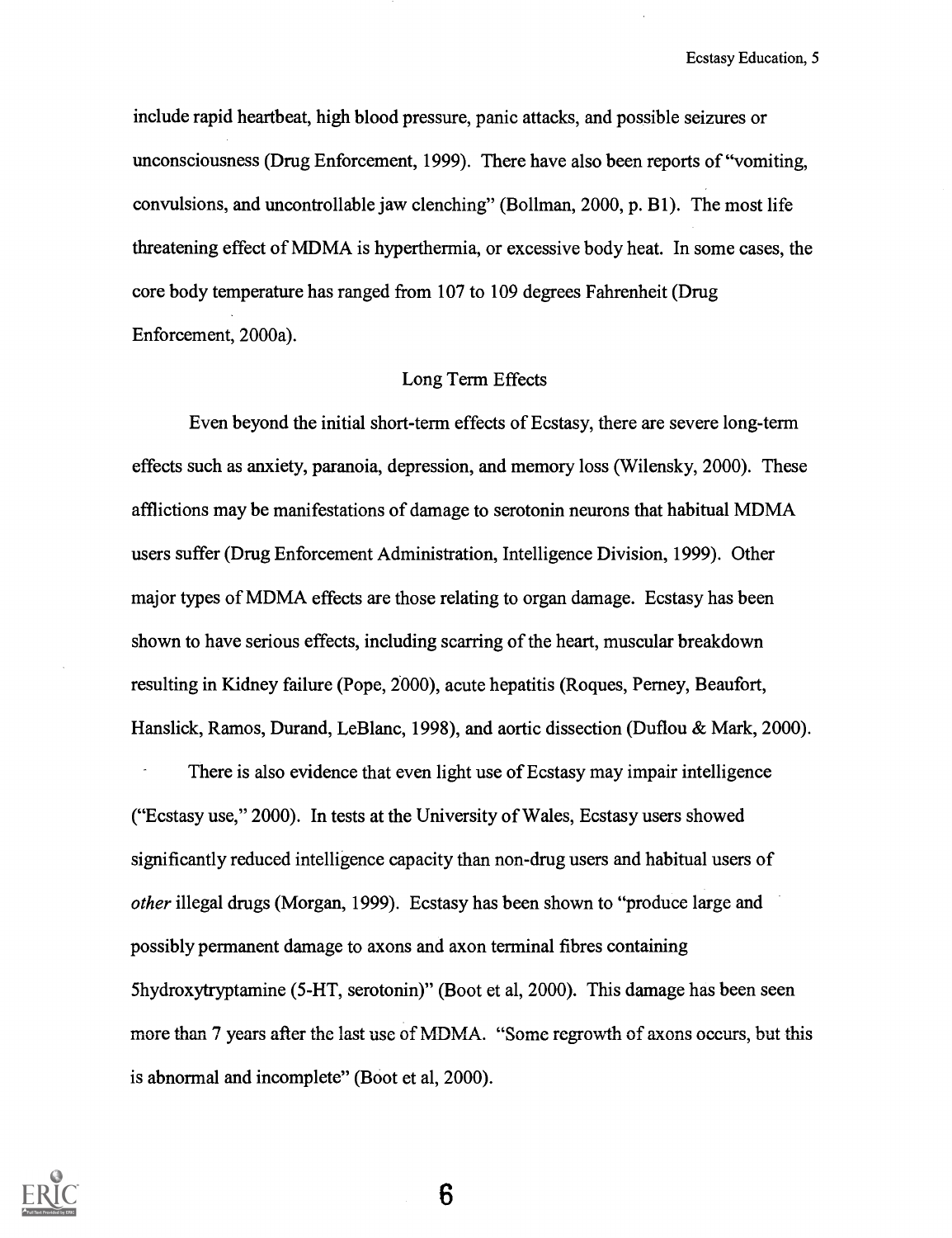#### Other Dangers

Many drug dealers, in an effort to reduce their costs and increase production on a drug whose market is ever expanding, have turned to lacing the pure MDMA with much cheaper and more dangerous additives. "You are becoming less and less likely to get what you think you're getting," said Mariellen Burns, a Boston Police Department spokeswoman (Bollman, 2000, p. B1). According to DanceSafe (as cited in Cloud, 2000), a non-profit organization that tests MDMA pills for other drugs, as much as 20% of pills sold at raves contain something other than MDMA, such as caffeine, aspirin, DXM, and PMA. DXM (Dextromethorphan) is a cough suppressant, but one pill of it could contain up to 13 times the dosage found in Robitussin. PMA (paramethoxyamphetamine) is a vastly more potent and dangerous hallucinogenic and hyperthermic drug than MDMA (Cloud, 2000) .

### User Demographics

"Typically, users are young, Caucasian, and from a middle to upper socioeconomic group" (Schmidt, 1998, p. 1). Although the usual venues for Ecstasy continue to be raves, concerts, and clubs, its use in more suburban areas is increasing. It has also been "increasingly available through high school drug networks" (Drug Enforcement, 2000b, p. 2). "[Ecstasy] showed a sharp rise in use in 1999 among older teens. The increase occurred primarily in the Northeast and in large cities" (Johnston, O'Malley, and Bachman, 1999). While Ecstasy use is still at a much lower level than other drugs, it has "increased significantly - 800 percent - over a five year period" (Drug Enforcement, 1999, p. 3). One reason that Ecstasy increased in popularity among users is

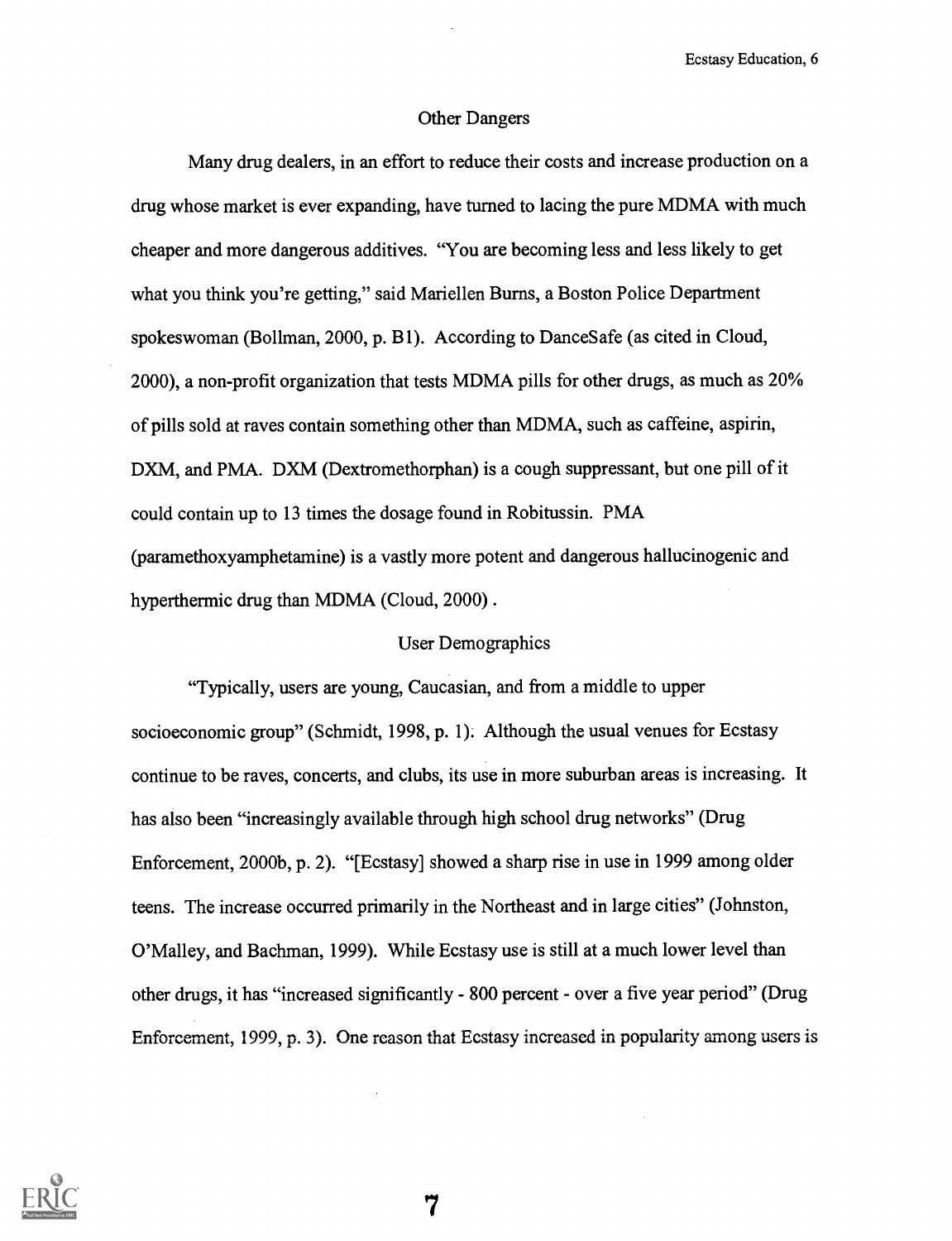because they "believed it to be safe and non-addictive in comparison to such 'hard' drugs as heroin and cocaine" (Drug Enforcement, 1999, P. 2).

#### MDMA Education and Anti-Drug Programs

According to Richard A. Fiano, Chief of Operations of the Drug Enforcement Agency, the greatest number of MDMA users fall into the 18-25 year old category (Fiano, 2000; Schmidt, 2000). Secretary of Health and Human Services Donna Shalala says that the current Federal anti-drug programs are targeted toward younger teen-agers, and that they need to shift their attention "to target 18- to 25-year-olds" (Hedges, 2000, p. Al). The most popular drug education program in the United States is Drug Abuse Resistance Education, or DARE. This program is in use in over 50% of school districts in the Nation, and yet studies show that after 10 years, this program has absolutely no lasting effect on students (Lynam, Milich, Zimmerman, Novak, Logan, Martin, Leukefeld, Clayton, 1999 & Cauchon, 1993). According to Mark Dillon, a DARE officer from Hanford, CA, the DARE curriculum doesn't even mention MDMA by name (Dillon, 1999).

### Prevention Advertising

"There is no one message that will work for all purposes and in all communities" (The National Campaign to Prevent Teen Pregnancy, 1996, p. 99). The same message can be transferred through both pamphlet and video however the language of style is unique to each medium (Meryrowitz, 1998). "Production variables can be manipulated within each medium to alter perception of message content" (Meryrowitz, 1998, p. 98). It is important to understand why these variables affect the way the interpreters perceived the content and responded to it.

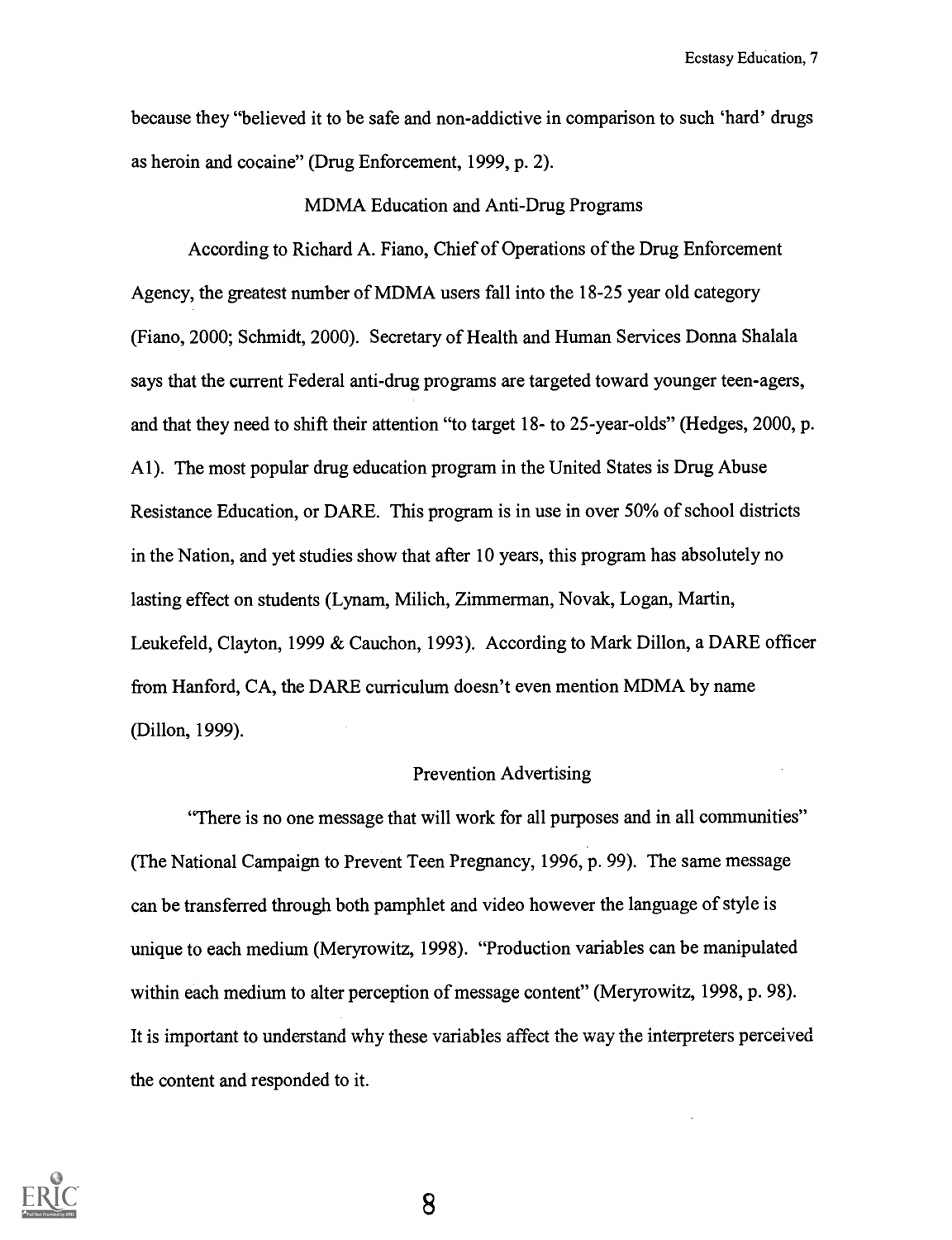"Is anti-drug advertising effective? Not surprisingly, the answer is both yes and no" (Kouns & Danielson, 1998, P. 30). Advertising does provide a reminder to people every now and then about the hazards of drug use. "Kids seem to have been exposed to so much anti-drug advertising and other proselytizing that the overall message that 'drugs are a bad thing' has been ingrained into their psyches" (Kouns & Danielson, 1998, p. 30). Later in life, people remember these messages and tend to stay away from illegal drugs. To people that have never had anti-drug education from their parents, advertisements can have a large influence (Kouns & Danielson, 1998, p. 30).

Ads can be especially effective when targeted towards specific groups of teenagers. For example, teen athletes may be less likely to smoke cigarettes if they know that smoking can hinder their performance. In addition to targeting specific groups, advertisements have a positive impact on non-users. However, what advertising is lacking are real-life situations that teenagers can relate to. Teenagers today respond better to anti-drug messages placed in a real life situation. "They are interested in 'real' information, and want to be spoken to, not at" (Kouns & Danielson, 1998, p. 31). "Marketers often use real people with real situations to contribute some authenticity  $$ and young people tend to be quite receptive to their message" (The Advertising Council, 2000). To have an effective anti-drug campaign, you must use realistic situations and direct, to-the-point information.

### Hypotheses

Hl: As communication of the health risks of Ecstasy increases the likelihood of college students to use the drug will decrease.

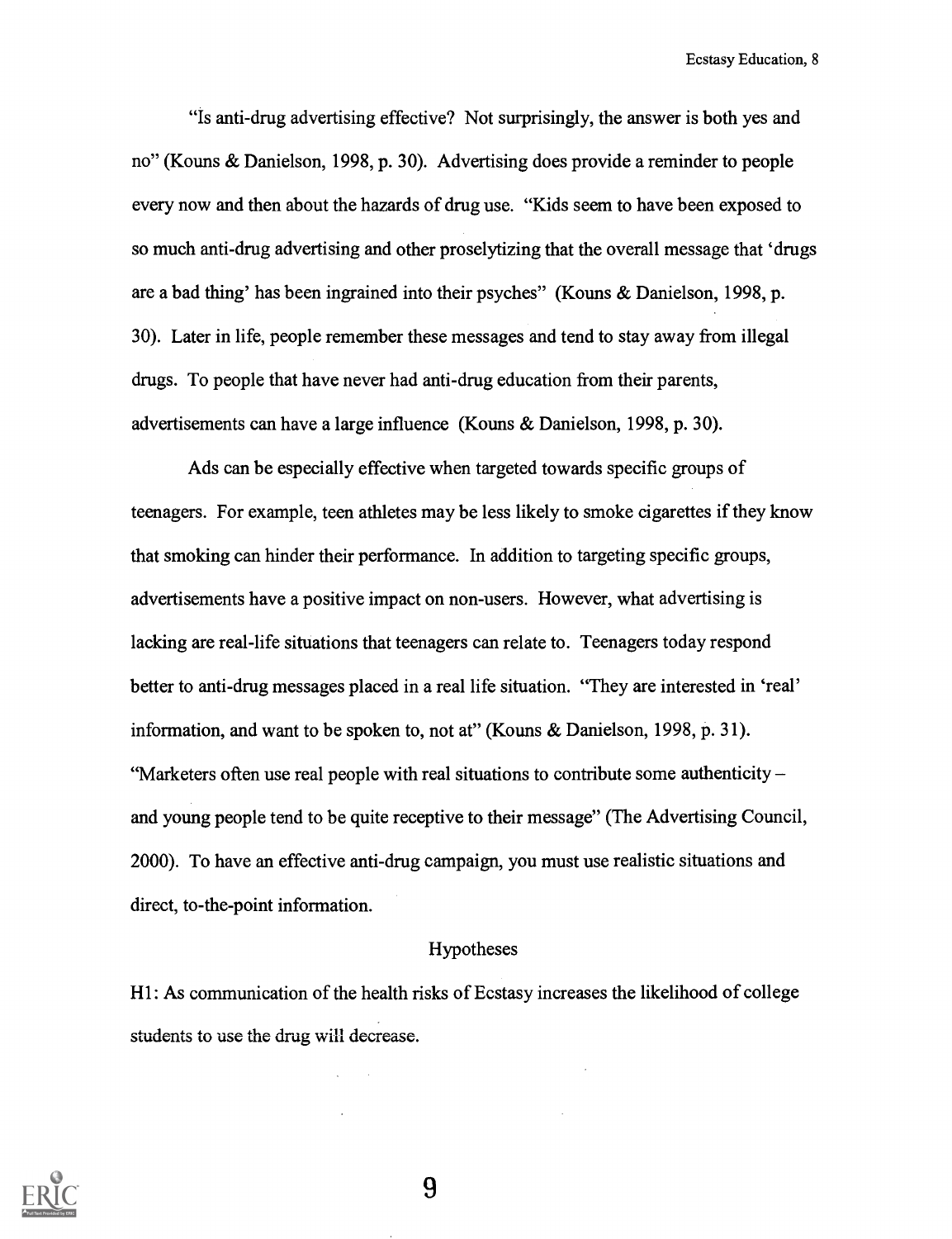H2: A visual medium will be more effective at communicating the health risks of Ecstasy than a print medium.

#### Methodology

This study was conducted at a small liberal arts college in the northeastern United States. Data was collected through a survey (see Appendix A) using convenient sampling. Initial surveying began on Friday December 1, 2000 and continued on December 2, 2000 and December 3, 2000.

In all, 202 surveys were completed. Two surveys were discredited because of invalid information. Of the remaining 200 individuals, 101 were educated through watching a video and 99 through reading a pamphlet (See Appendix B). Both the video and pamphlet contained identical information. The survey consisted of two parts, one to be completed before Ecstasy education and the second to be completed after Ecstasy education.

Of the 101 individuals watching the video, approximately 32% were male, 64% were female, and 5% didn't respond. Of these individuals, 95% were Caucasian, 2% were African American, 2% were Asian, and 1% was other.

Of the 99 individuals reading the pamphlet, approximately 41% were male, 54% were female, and 5% didn't respond. Of these individuals, approximately 91% were Caucasian, 2% were Asian, 2% were Hispanic, 1% was Native American, and 2% were other.

### Analysis

Analysis for this research Was conducted using SPSS (Windows for PC 8.0) on a 350MHz IBM Aptiva PC Computer using an Intel Pentium Processor with MMX.

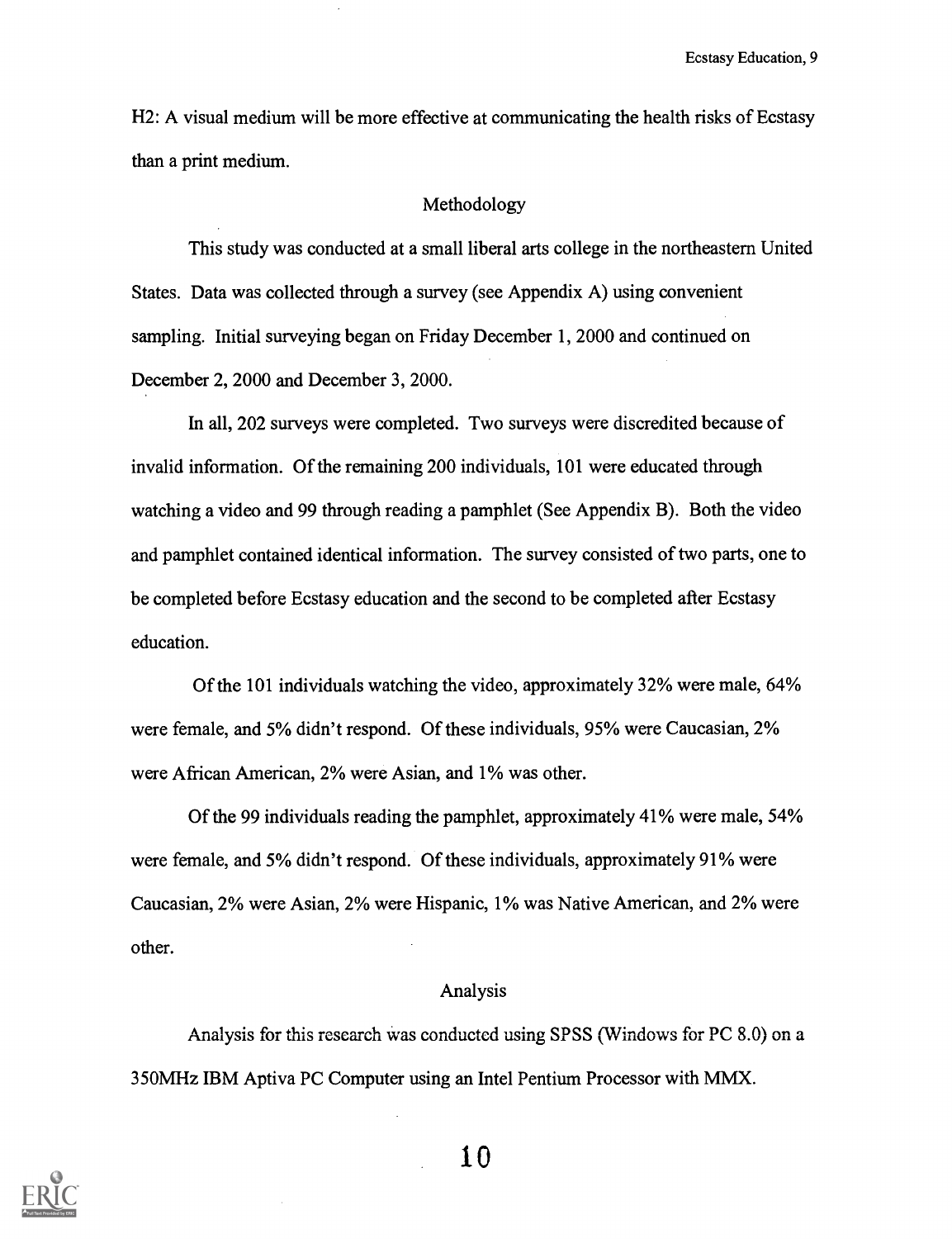#### Results

Of the entire sample, the majority report getting an inadequate amount of information from formal sources (66.5%), and getting a moderate amount of information from their peers (68.3%). However, half of the sample felt that the information they received from their peers was only moderately accurate to not accurate at all. This indicates that while there is a decent amount of information available to college students, the majority of it comes from their peers, and is often inaccurate. In addition, users say they are receiving more accurate information from their peers than did non-users. However, when asked to list any risks of taking Ecstasy that they were aware of, 20% of users listed inaccurate health risks and an additional 21% said they weren't aware of any health risks. This indicates that many of the people who have chosen to use Ecstasy do so thinking they are fully aware of the health risks while actually being relatively uninformed. Of the people who haven't used Ecstasy, only 11% listed inaccurate information and 17% didn't know any health risks.

Before education, 80% of non-users said they were very unlikely to use Ecstasy in the future. However, after education, that number increased to 86%. After education, 25% of users said they would never use Ecstasy again. Unfortunately, 48% said they weren't against using it in the future. More importantly, for the nine non-users who indicated a probability of future Ecstasy use, education was extremely effective. After education, there were only four non-users who indicated a probability of future Ecstasy use, a 56% decrease. This shows that education had a significant effect on those who have not yet made their decision regarding Ecstasy use, but by this time most of the

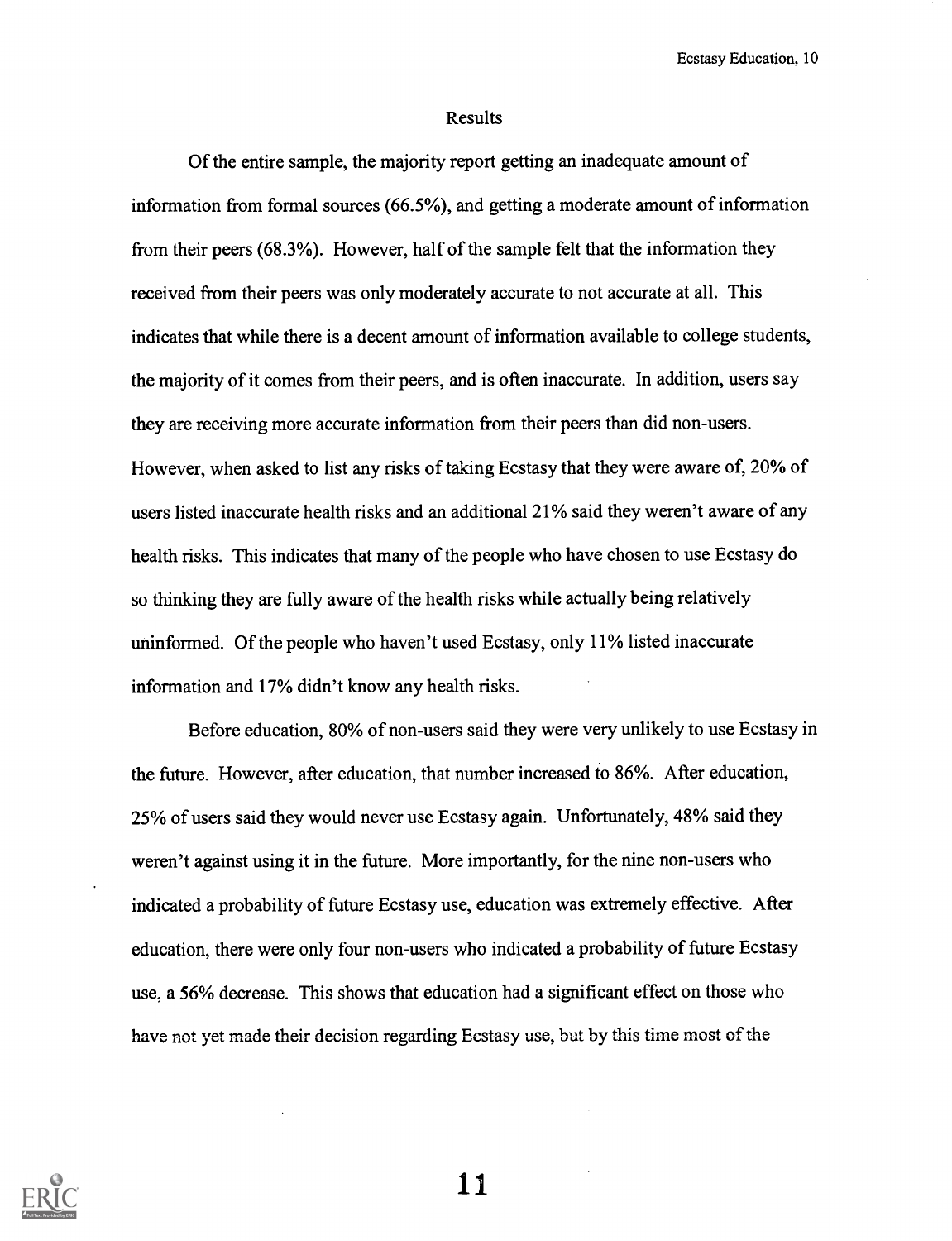participants have made a conscious decision regarding Ecstasy use, and are not being influenced by education.

### **Discussion**

While the chosen media of print and video were each effective in decreasing the likeliness of future use of Ecstasy in the surveyed population, the print media proved to be twice as effective. The content of both the printed pamphlet and the video were identical and are, therefore, not a factor in interpreting this outcome. One explanation for this difference can be determined through an analysis of the production of each medium.

The variables that should be taken into consideration when analyzing the effectiveness of the pamphlet used in this study are the size, style and color of the type. Within the pamphlet used, the text was mainly black, but color was used sparingly for emphasis. The size and style of the font were also manipulated for this same reason. Manipulating these variables made the text more aesthetically pleasing to read, which in return held the attention of the participants longer than the viewers of the video did.

The amateur video produced for this study was a reiteration of the exact information that the pamphlet contained. The information was read aloud by a 20-yearold student. The aspect of the video that was most likely responsible for it not being as effective as the pamphlet was the lack of dynamic cinematography, as the video was a static shot of the student reading. Another contributing factor was the lack of individual cases and anecdotes. Without accounts of real experiences, the viewers remained skeptical about the information in the video because it held no relevance to their life experiences, so it was not as effective in holding the attention of the viewers as it could have been. While this variable could be significant in establishing more effective forms

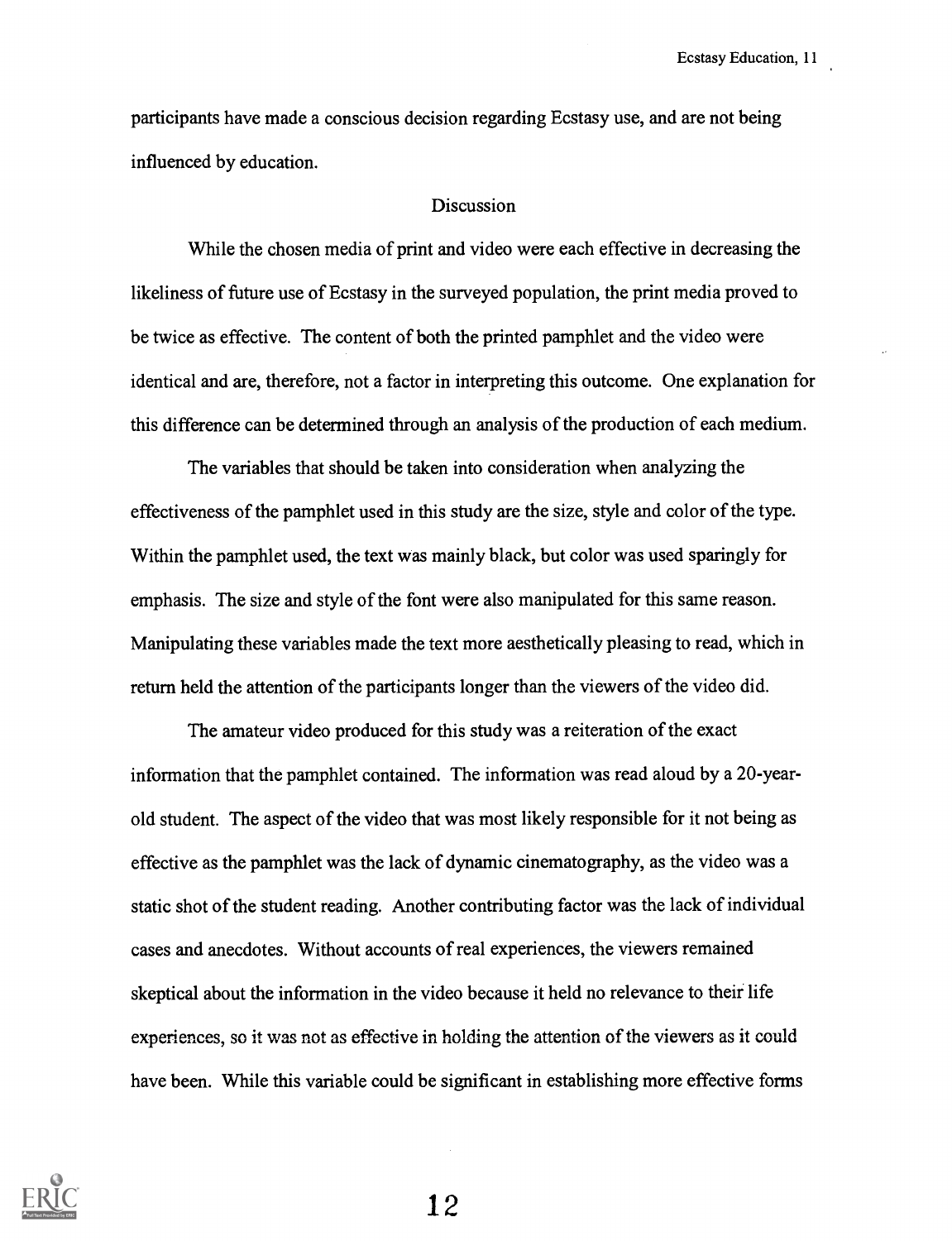of educating, our data is inconclusive. Therefore, this research cannot support either a written or a visual medium as superior to the other.

This study concludes that by the time students reach college, the vast majority have already made a decision regarding Ecstasy use. This is shown by the minimal change of non-users in the likelihood to use Ecstasy in the future. Once this decision has been made, further education has limited success at convincing current users to discontinue their use. This was proven because nearly half of ecstasy users indicated they are not against future Ecstasy use. However, for the few non-users who indicated a probability of future use, the education was extremely successful. Therefore, education needs to target a younger age group so they may be properly educated with accurate information before making their final decision. Currently, many students who choose to use Ecstasy make that decision based on information from their peers that is often inaccurate. The information found could be used by marketers of an ecstasy prevention campaign to establish the age of children to target and which medium to use.

#### Caveats

During the course of data collection and analysis process, several problems arose. Most important was the lack of pre and post education statistics for the user sample. As the question was worded, only the people who indicated that they had never used Ecstasy were asked to give their likelihood of future use before they were educated. A better method for the survey would have been to ask all participants how likely they were to use Ecstasy in the future before they were educated. This would have allowed for more effective determination of the impact the education had on the participant decision regarding future use of Ecstasy. This oversight made data analysis much more difficult.

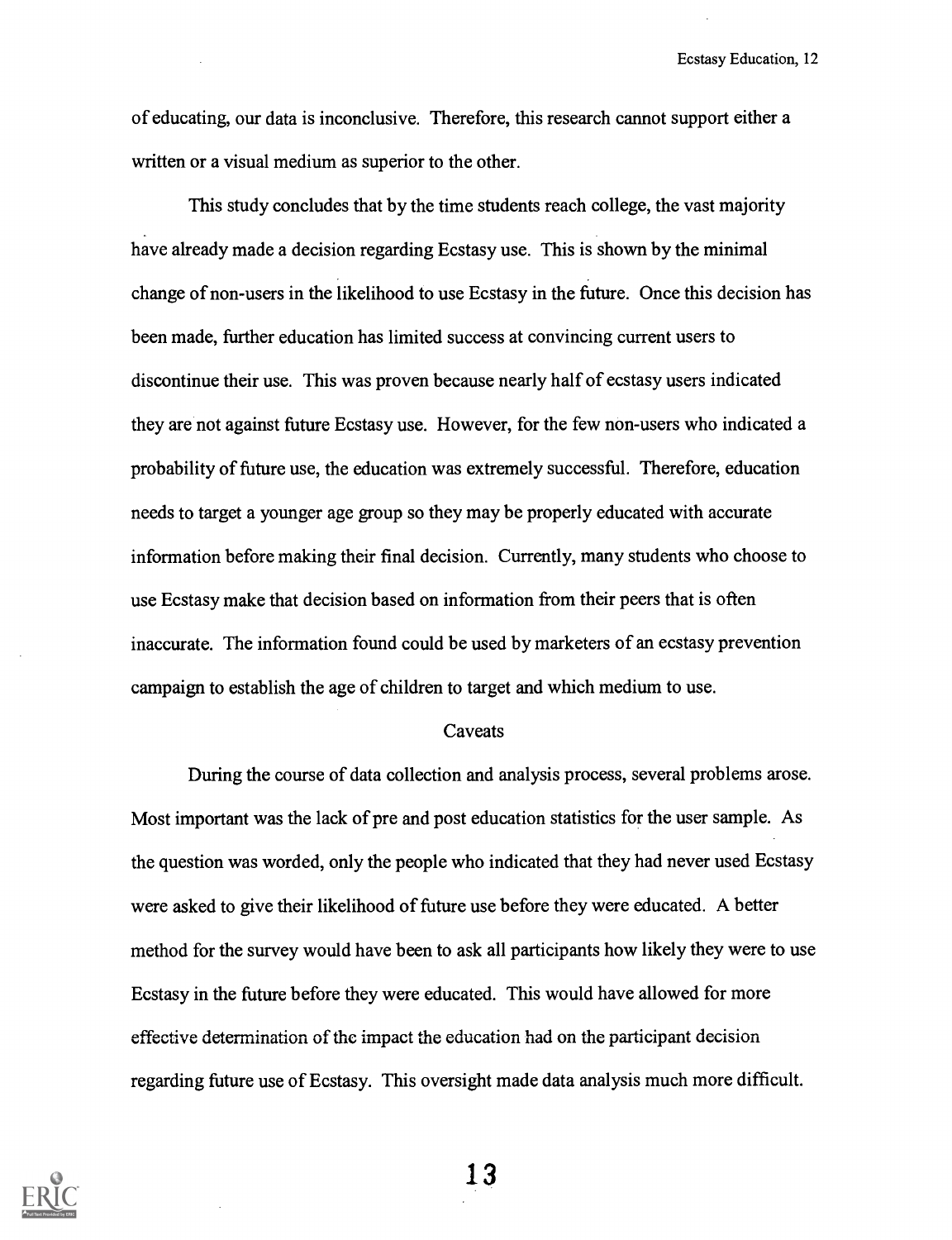Another factor was that the video used was not produced in a very effective manner. In fact, according to professional sources, the video was almost an example of what not to do. While the data in the video was exactly the same as in the pamphlet, it was conveyed in a far less engaging manner. The video used lacked professional quality production and planning. This created a lack of interest in the video by the participants and thus an inefficient medium for communicating the education. Research shows that a professionally created video that is well planned and effective at conveying its message is more likely to yield positive results. If the video had been more creative, dynamic, and captivating with real world situations, supported by factual information, students would have been more in-tuned and thus absorbed more information. The end result was that even though there was a difference between the pamphlet and the video, the video could not be used as a representation of real-world visual education.

In addition to the shortcomings of the video, the environment in which the education took place also had an effect. In most cases, the education took place in a student residence hall, a social and hectic environment, where the participants were in continuous interaction with others and were distracted from the education process. This factor could have also impacted the degee to which the education was absorbed by the participants. This environment is not conducive to effective education and is a reason why the education wasn't as successful as expected. Had this been in a classroom-like setting, where the participants were more focused on obtaining the education, the impact would have been more apparent. This leads us to believe that formal Ecstasy education could be very effective if properly conveyed.

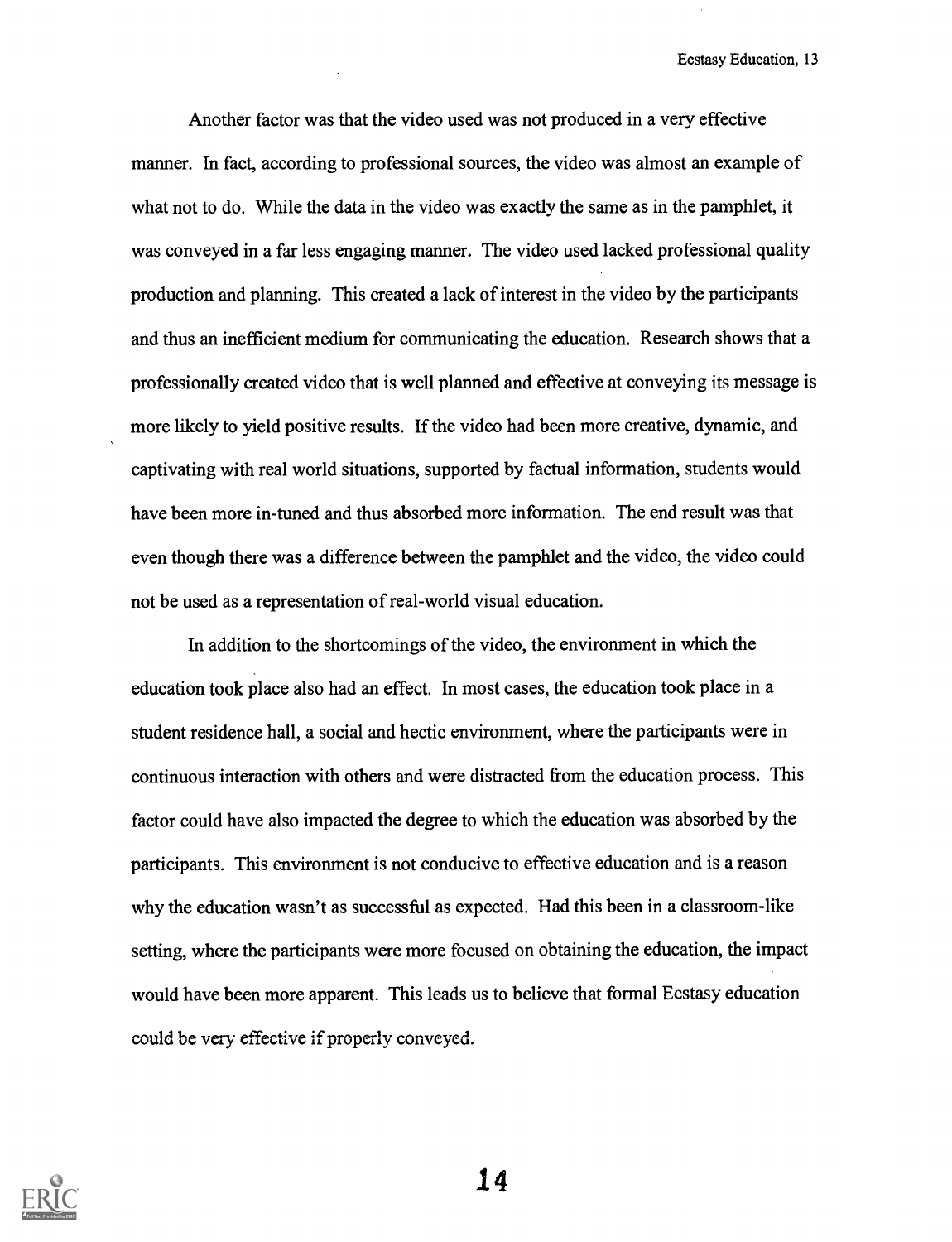### Further Research

Further research could be done in many different areas, to continue with, and to improve upon, the results that were found. Further research could be done on middle school or high school populations to determine at what age decisions concerning the use of Ecstasy are being made. Since the data indicates that most college students have already made up their mind regarding Ecstasy, it would be helpful to know when this decision is made so that education can be targeted to children before the decision is made. With this information, parents and educators will be able to effectively influence the decision by previously educating their children.

Further research should also be conducted on the efficiencies of different media in conveying prevention methods. Due to the rapid increase of communication technology and bombardment of multiple media, youths are more skeptical of the messages they are receiving. The research needs to specify which medium is most effective in getting through to the youth of today.

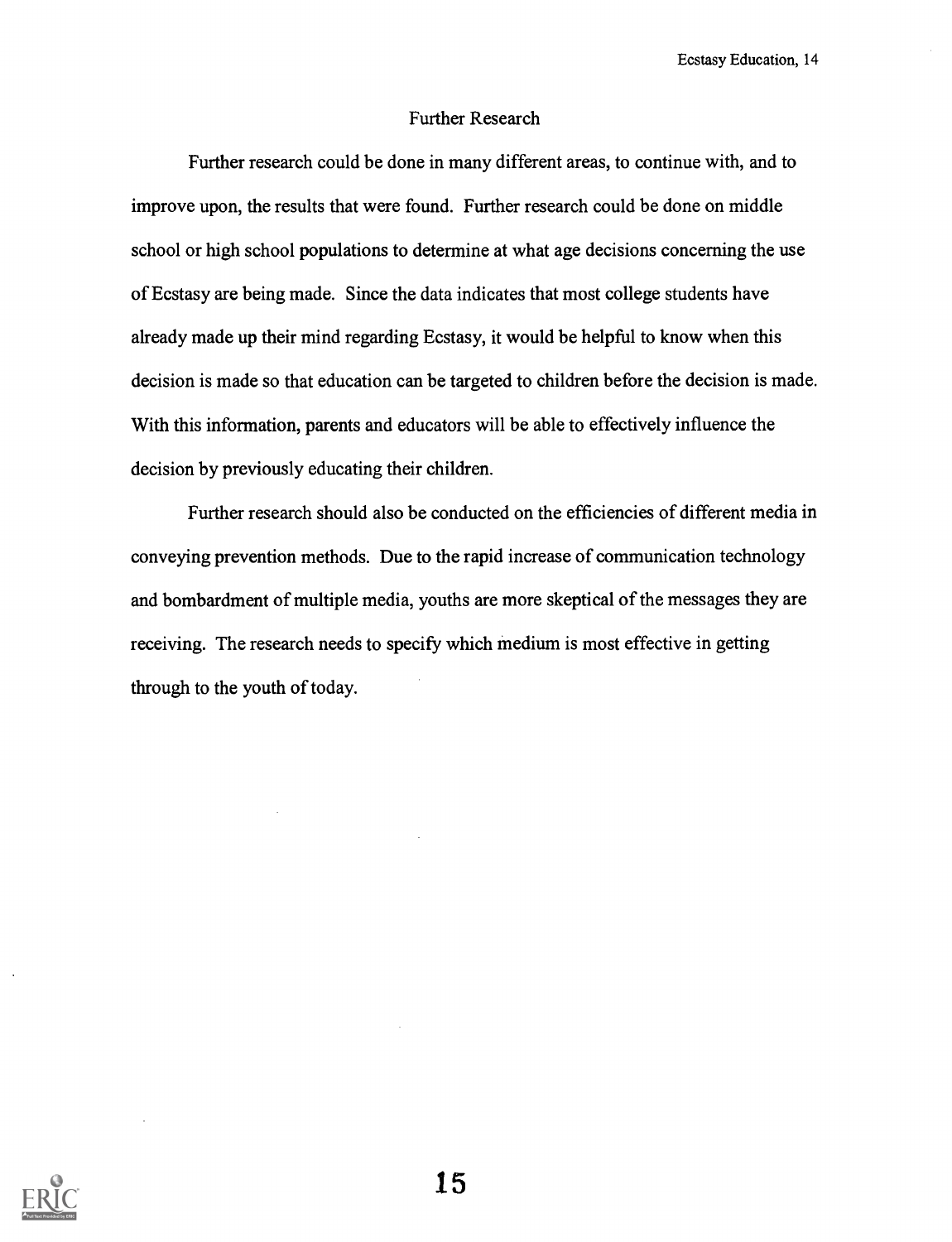### References

Bollman, A. (2000, September 11). Ecstasy additives trouble activists pills laced to meet demand for club drug. Boston Globe, p. B1.

Boot, B., McGregor, I., & Hall, W. (2000). MDMA (Ecstasy) neurotoxicity:

Assessing and communicating the risks. The Lancet, 355., 1818-1821.

Cauchon, D. (1993, October 11). D.A.R.E. doesn't work. USA Today, p. D1.

Cloud, J. (2000, June 5). The lure of Ecstasy. Time Magazine, 155, 23.

Dillon, M. (1999). The D.A.R.E. program. [Online]. Available:

http://www/sayno.com/dareinfo.html.

Drug Enforcement Administration, Intelligence Division. (1999). Drug

Intelligence Brief [Online]. Available:

www.usdoj.gov/dea/pubs/inte1/99019intellbrief.pdf.

Drug Enforcement Administation, Intelligence Division. (2000, February). Drug

Intelligence Brief. [Online]. Available:

http://www.usdoj.gov/dea/pubs/inte1/20005intellbrief.pdf.

Duftou, J., & Mark, A., (2000). Aortic dissection after ingestion of "Ecstasy."

American Journal of Forensic Medical Pathology, 3, 261-263.

Fiano, R. (2000, July 25). DEA Congressional Testimony. [Online]. Available: http://www.usdoj.gov/dea/pubs/cngrtest/ct072500.htm.

Hedges, M. (2000, September 1). Teen drug use down; college kids still at risk. Houston Chronicle, p. A1.

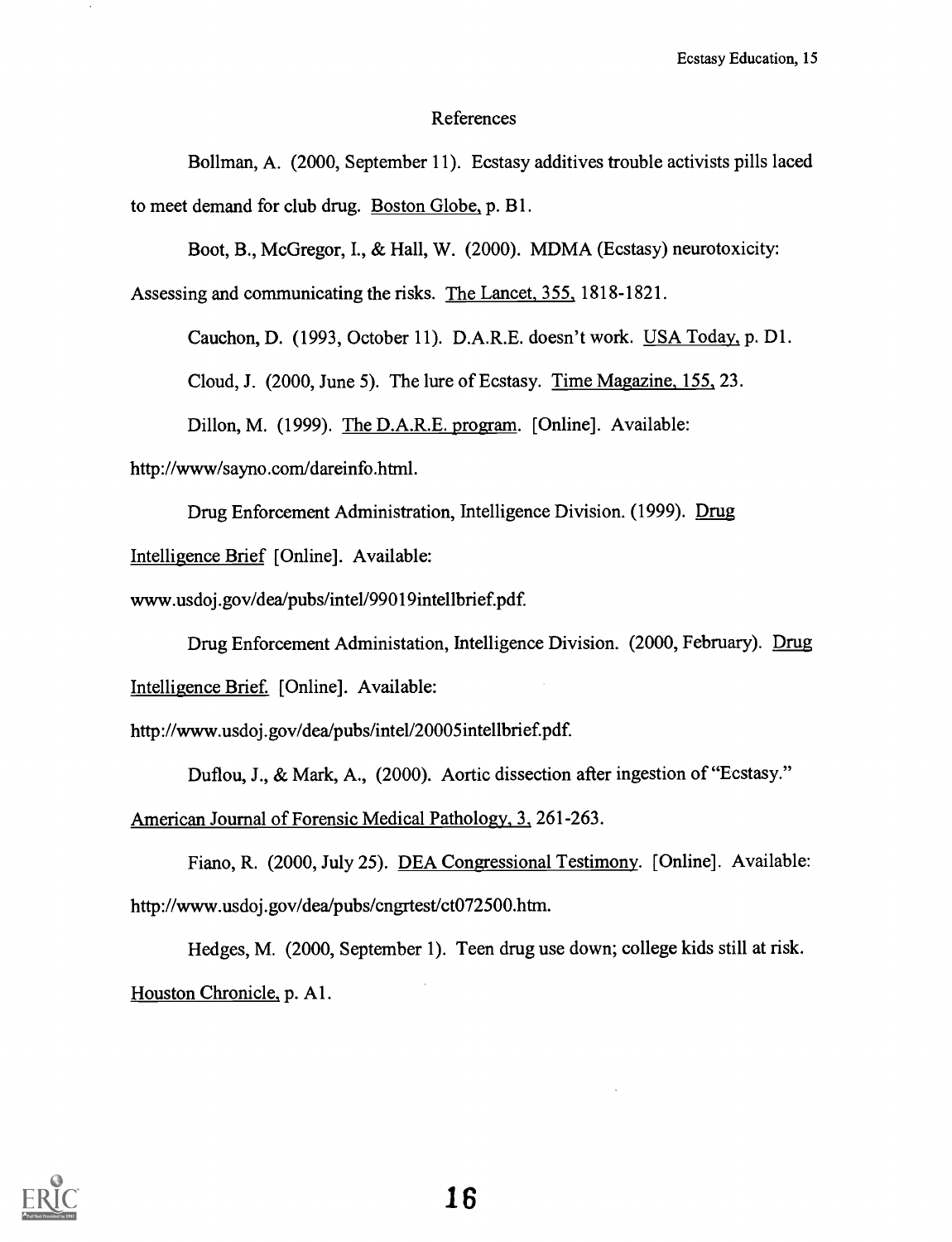Johnston, L., O'Malley, P., & Bachman, J., (1999). Monitoring the future

national results on adolescent drug use. U.S. Department of Health and Human Services, 1-3.

Kouns, T., & Danielson, R. (1998). Desperately seeking solutions. Bandweek, 39, 29-31.

Lampert, S. (2000, May). The agony of "Ecstasy." [Online]. Available: http://cbshealthwatch.medscape.com.

Lynam, D., Milich, R., Zimmerman, R., Novak, P., Logan, T., Martin, C.,

Leukefeld, C., & Clayton, R. (1999). Project DARE : No effects at 10-year follow up.

Journal of Consulting and Clinical Psychology, 67, 590-593.

Meryrowitz, J. (1998) Multiple media literacy's. Journal of Communication, 48, 96-98.

Morgan, M. (1999). Memory deficits associated with recreational use of

"Ecstasy" (MDMA). Psychopharmacology, 141(1), 30-36.

Pope, J. (2000, August 29). Party drug Ecstasy can ravage heart and brain. Times-Picayune, p. A10.

U.S. Department of Justice, Drug Enforcement Administration (2000a). MDMA

(Ecstasy). [Online]. Available: http://usdoj.gov/dealconcern/mdma/mdma.htm.

U.S. Department of Justice, Drug Enforcement Administration. (2000b) 3,4-

Methylenedioxymethamphetamine (MDMA, XTC, X, Ecstasy, Adam) [Online].

Available: http://www.usdoj.gov/dea/concern/mdma/mdma020700.htm.

Researchers: Ecstasy use may affect intelligence. (May 29, 2000). Alcoholism  $&$ Drug Abuse Weekly, 12, 8.

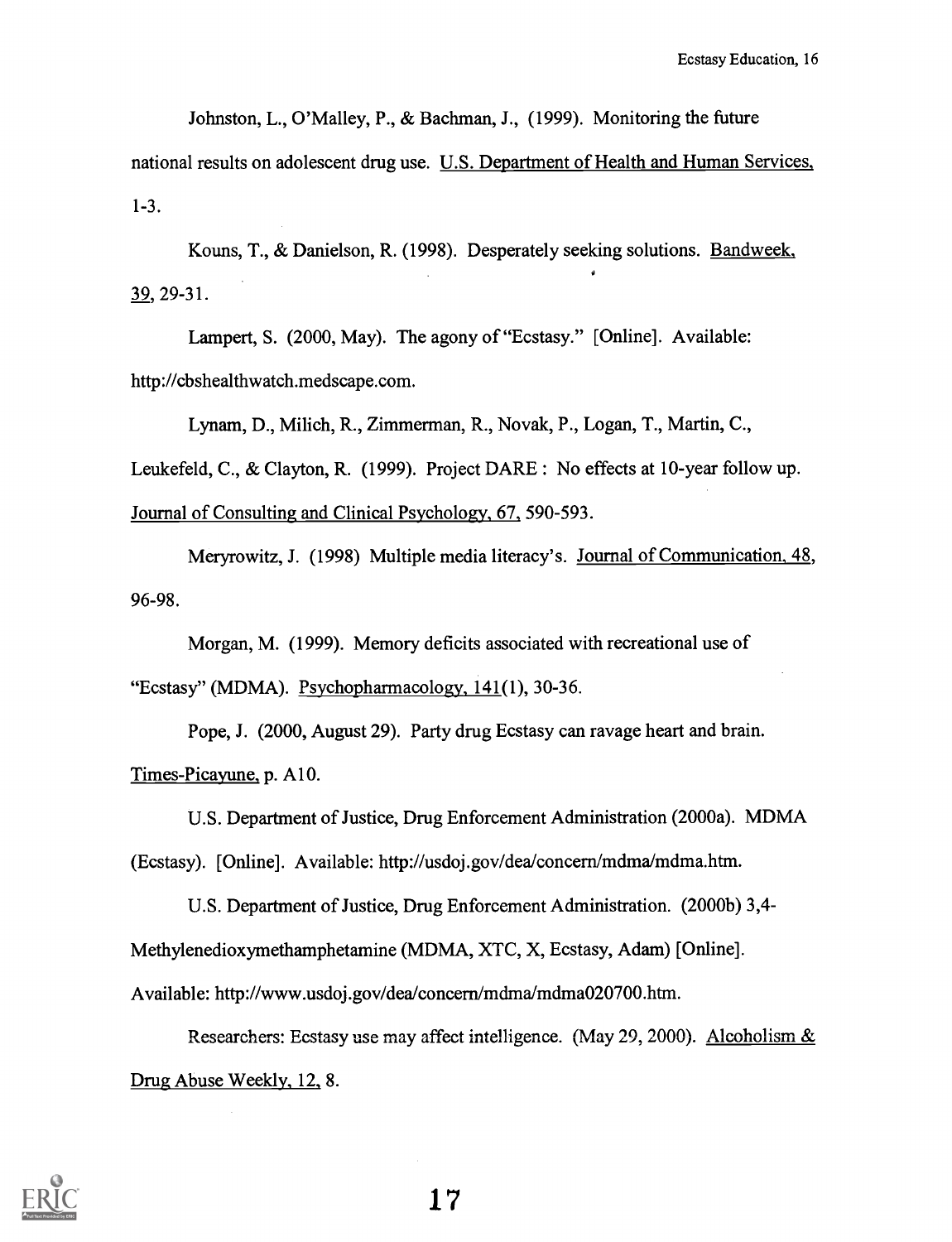Roques, V., Perney, P., Beaufort, P., Hanslick, B., Ramos, J., Durand, L., &

LeBlanc, F. (1998). Acute hepatitis due to Ecstasy. Presse Med, 27, 468-470.

Schmidt, G. (2000, July). ONDCP drug policy information clearinghouse fact sheet. [Online]. Available: http://www.whitehousedrugpolicy.gov.

Schmidt, G. (1998, February). Special report: "club" drug use. [Online].

Available: http://www.whitehousedrugpolicy.gov/drugfact/pulsechk/winter98/club.html.

The Advertising Council. (2000). Engaging the next generation: How nonprofits can reach young adults. [Online]. Available: http://www.adcouncil.org.

The National Campaign to Prevent Teen Pregnancy. (1999). Get organized: a guide to preventing teen pregnancy [Online]. Available: http://aspe.hhs.gov/hsp/getorganized99/index.htm#contents.

White, J., Bochner, F., & Irvine, R., (1997). The agony of "Ecstasy": How can we avoid more "Ecstasy"-related deaths? Medical Journal of Australia, 166, 117.

Wilensky, A. (2000). Ecstasy. [Online]. Available: http://www.drdrew.com/publish/health/A709.html.

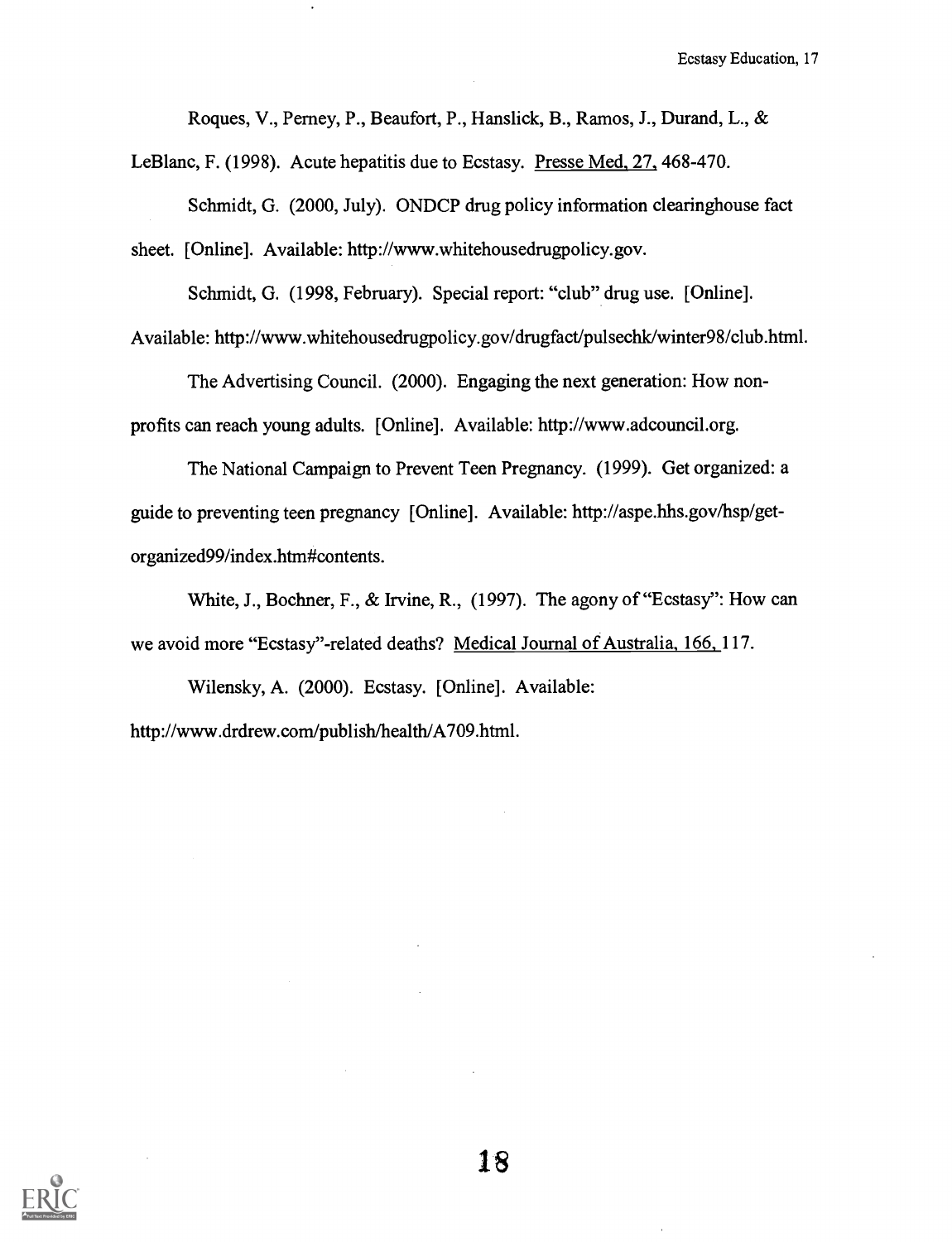## ECSTASY EDUCATION

Code #

Ecstasy Knowledge Survey 1

This survey is an effort to gather research data on common knowledge about Ecstasy, and the health risks it involves. This survey is completely anonymous, and will be used for no other purpose than the one stated. Answering any and all of these questions is completely voluntary. If you have concerns about the survey, you can contact Dr. Daniel Cochece Davis, x2878. Thank you for your participation.

| Age:                                                                                                          | Sex (Circle one): Male / Female                                                       |  |  |  |  |
|---------------------------------------------------------------------------------------------------------------|---------------------------------------------------------------------------------------|--|--|--|--|
| Highest level of education completed:                                                                         |                                                                                       |  |  |  |  |
| Are you employed? (Circle one): yes                                                                           | n <sub>O</sub>                                                                        |  |  |  |  |
| Ethnicity (Circle one):                                                                                       |                                                                                       |  |  |  |  |
| African-American<br>Asian                                                                                     | Caucasian Hispanic                                                                    |  |  |  |  |
|                                                                                                               |                                                                                       |  |  |  |  |
| yes<br>no<br>2. Specifically, have you ever used Ecstasy? (Circle one): Yes No<br>If Yes, skip to question 5. | 1. Have you ever used banned substances (e.g. Marijuana, Heroin, Cocaine, LSD, etc.)? |  |  |  |  |
| 3. If no, why not?<br><u> 2000 - Jan Barnett, amerikansk politik (d. 1982)</u>                                |                                                                                       |  |  |  |  |
| 4. If no, how likely are you to try Ecstasy in the future?                                                    |                                                                                       |  |  |  |  |
| $3 \quad 4$<br>$5 \qquad 6$<br>$\overline{2}$<br>$\mathbf{1}$                                                 | 7.                                                                                    |  |  |  |  |
| Never                                                                                                         | Absolutely                                                                            |  |  |  |  |
| 5. If yes, how many times in the past year?                                                                   |                                                                                       |  |  |  |  |
| Ecstasy?                                                                                                      | 6. How much formal education (e.g. school or health class) have you received about    |  |  |  |  |
| $4 \quad 5 \quad 6$<br>$3^{\circ}$<br>$\overline{2}$<br>1                                                     | 7                                                                                     |  |  |  |  |
| None                                                                                                          | A Lot                                                                                 |  |  |  |  |
| 7. How much education have you received about Ecstasy from your peers?                                        |                                                                                       |  |  |  |  |
| $\overline{2}$<br>$\overline{4}$<br>5<br>$\overline{3}$<br>1                                                  | 6<br>7                                                                                |  |  |  |  |
| None                                                                                                          | A Lot                                                                                 |  |  |  |  |
| 8. List any health risks associated with taking Ecstasy, that you are aware of.                               |                                                                                       |  |  |  |  |

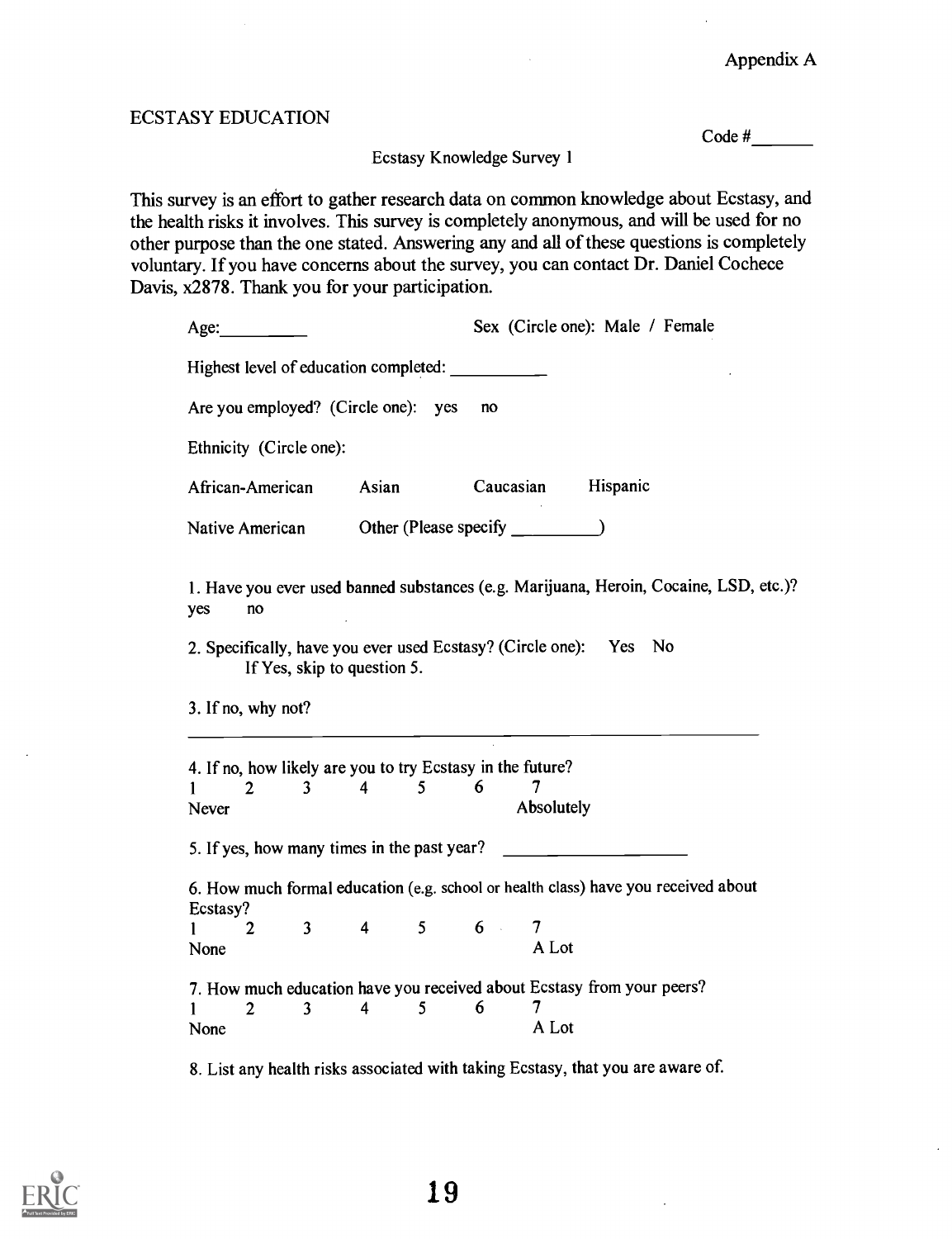# ECSTASY EDUCATION Ecstasy Knowledge Survey 2 Code # This is a survey written by college students in an effort to gather research data on common knowledge about Ecstasy, and the health risks it involves. This survey is completely anonymous, and will be used for no other purpose than the one stated. Answering any and all of these questions is completely voluntary. Thank you for your participation. 1. How informed do you feel you were before being educated about the health risks of Ecstasy?  $\frac{2}{3}$ <sup>1</sup> 2 3 4 5 6 7 Not Very Informed Informed 2. How accurate was the information you received from your peers, if any?<br>  $\frac{1}{2}$   $\frac{2}{3}$   $\frac{3}{4}$   $\frac{4}{5}$   $\frac{6}{7}$ <sup>1</sup> 2 3 4 5 6 7 Not Very Accurate Accurate Accurate 3. How likely are you to use Ecstasy in the future?<br> $\frac{1}{2}$   $\frac{2}{3}$   $\frac{3}{4}$   $\frac{5}{5}$   $\frac{6}{7}$ <sup>1</sup> 2 3 4 5 6 7

Never Absolutely

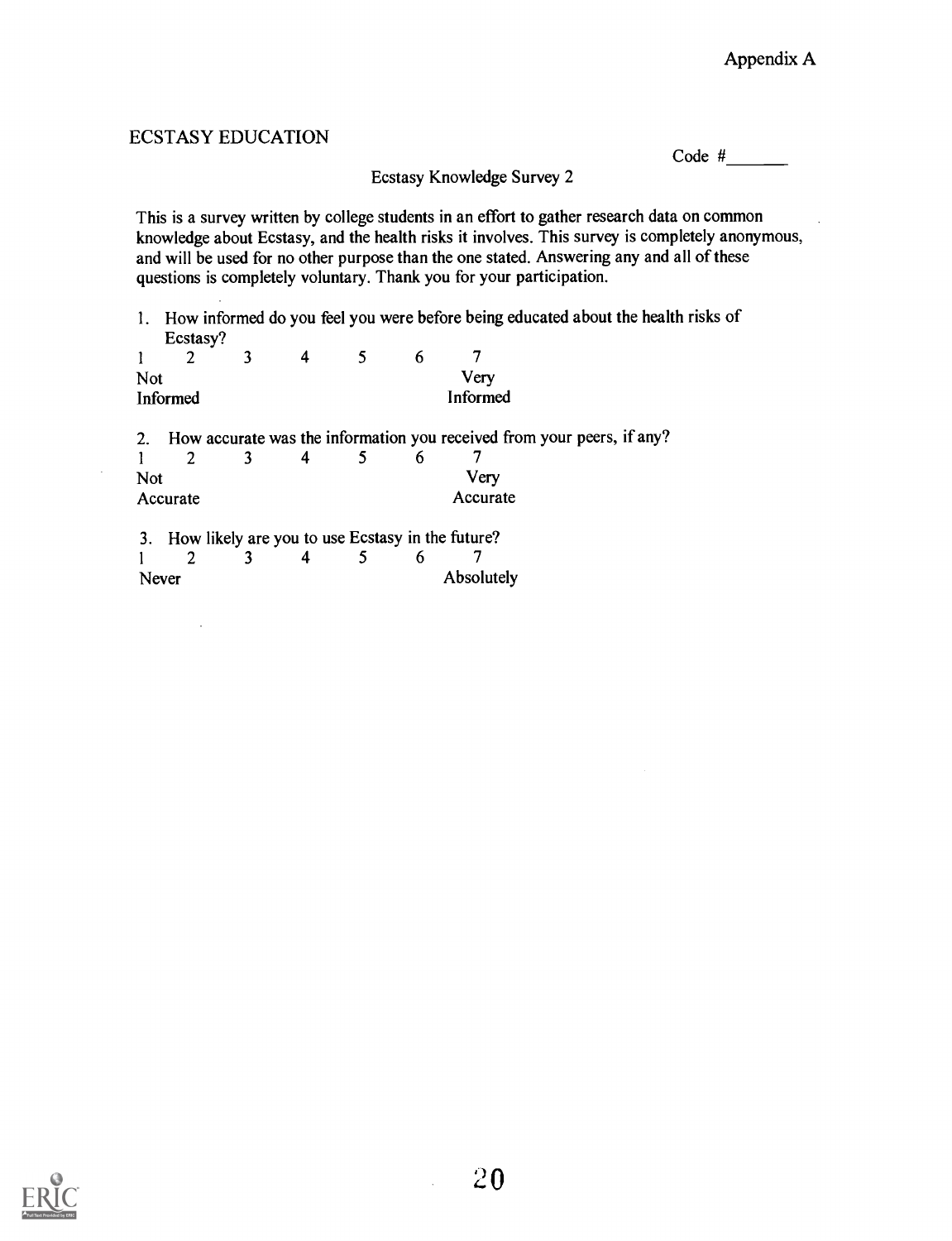

000000000000



Frammers<br>
Examples and the state of the state of the state of the state of the state of the state of the state of the state of the state of the state of the state of the state of the state of the state of the state of the

 $\frac{1}{2}$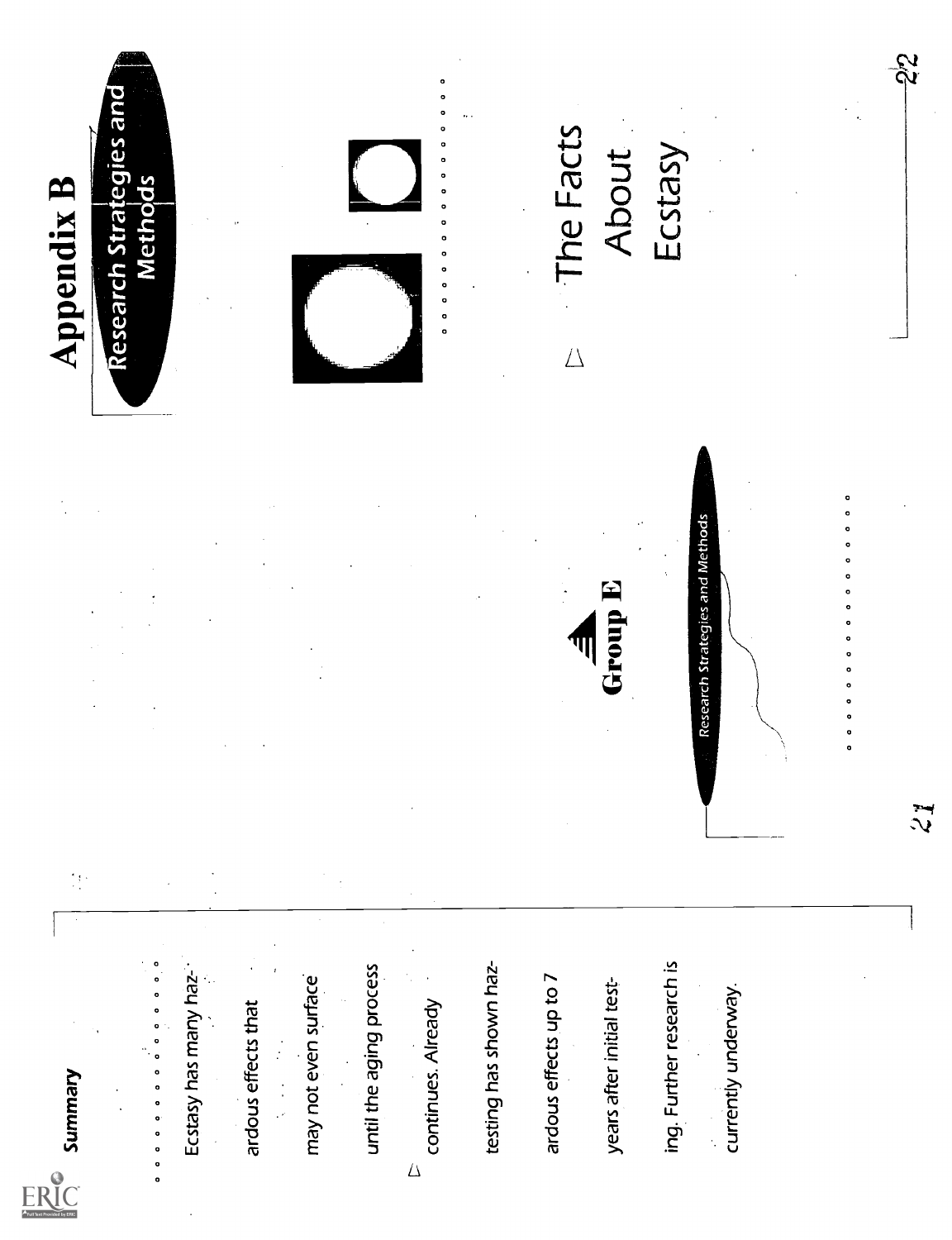

Health Hazards Short/Long Term Effects Every lab animal tested to date has shown side effects up to 7 years after testing began. Ecstasy has been proven to cause Brain Lesions. 20% of ecstasY pills are laced with other drugs such as LSD, and Ketamin (Special K). Some ER's have had cases where body temp has reached 1 100F. 2 3 History 3, 4 Methylenedioxymethampheta- mine, more commonly known as Ec- stasy was originally created in 1912 by a German chemical corporation. The original purpose of the drug was a appetite suppressant During the 1970s, the drug was used for small group therapy. In the 1980s Ecstasy was made illegal in the United States. Short Term Effects Ecstasy causes a release of the brain transmitter Serotonin. Serotonin is re- sponsible for mood, sleep cycle, appetite, and maintaining body temperature. Under the effects of ecstasy, users report feeling "close to others". In addition they also like to be touched or rubbed. This has led to ttie belief that Ecstasy is "a feel good drug." Long Term Effects After using ecstasy, the brain cells release the stored Serotonin. Once the effects of Ecstasy wear off, the nerve cells do not reabsorb the Serotonin. The cells then be- come deformed or die off. A person coming down off the ef- fects of Ecstasy experiences a pe- riod of Severe Depression. This often lasts several days. In most cases nothing will help bring the subject out of this depression. In a recent study, the intelligence of drug users was tested. The group that had the lowest 10 scores, was the group that used only Ec- stasy. Research Strategies and 0 0 0 0 0 0 0 0 0 0 0 2 4

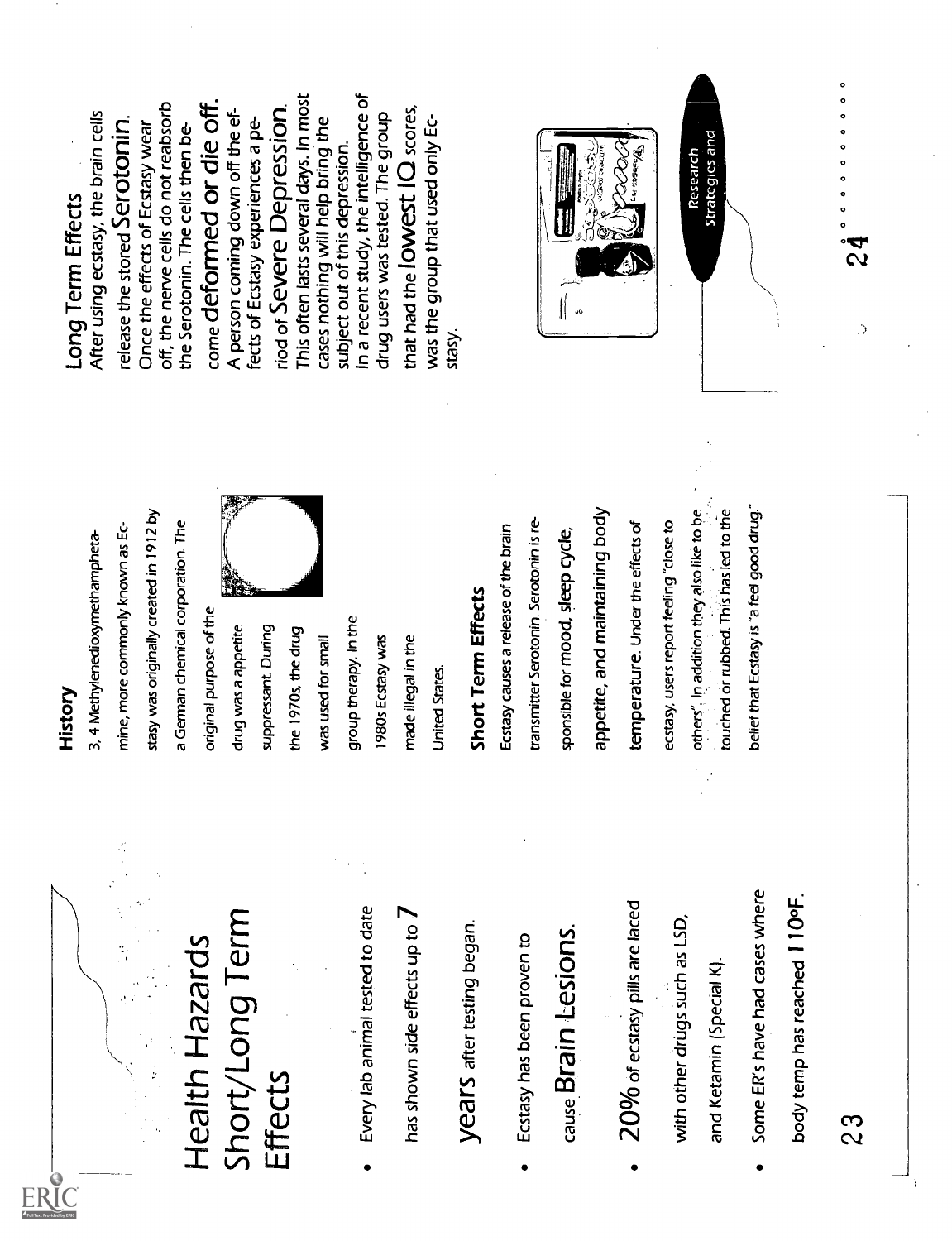CS 510 741



U.S. Department of Education Office of Educational Research and Improvement (OERI) National Library of Education (NLE) Educational Resources Information Center (ERIC)



Reproduction Release (Specific Document)

# I. DOCUMENT IDENTIFICATION:

| of the Health Risks of<br>Between<br>$T$ itle:<br>the Communication<br>Correlation<br>he                                 | (MDMA)<br>$E_{CS}/\sqrt{2}$ | ünd      |
|--------------------------------------------------------------------------------------------------------------------------|-----------------------------|----------|
| Brian Compe, Kristin Frye, Caitlin Hood, Jeffrey Kuznekoff, Michael Pursons, the Drug's Use Among<br>$\Lambda$ uthor(s): |                             |          |
| Corporate Source:<br><b>IPublication Date:</b>                                                                           | UI legl                     | Studants |
|                                                                                                                          |                             |          |

## II. REPRODUCTION RELEASE:

In order to disseminate as widely as possible timely and significant materials of interest to the educational community, documents announced in the monthly abstract journal of the ERIC system, Resources in Education (RIE), are usually made available to users microfiche, reproduced paper copy, and electronic media, and sold through the ERIC Document Reproduction Service (EDRS). Credit is given to the source of each document, and, if reproduction release is granted, one of the following notices is affixed to the document.

If permission is granted to reproduce and disseminate the identified document, please CHECK ONE of the following three options and sign in the indicated space follow'ng.

| The sample sticker shown below will be<br>affixed to all Level 1 documents                                                                                      | The sample sticker shown below will be affixed to all<br>Level 2A documents                                                                                                                                                                                                                                                                                                                                                                                                                                       | The sample sticker shown below will be affixed to all<br>Level 2B documents                                                                                            |  |
|-----------------------------------------------------------------------------------------------------------------------------------------------------------------|-------------------------------------------------------------------------------------------------------------------------------------------------------------------------------------------------------------------------------------------------------------------------------------------------------------------------------------------------------------------------------------------------------------------------------------------------------------------------------------------------------------------|------------------------------------------------------------------------------------------------------------------------------------------------------------------------|--|
| PERMISSION TO REPRODUCE AND<br>DISSEMINATE THIS MATERIAL HAS<br><b>BEEN GRANGED BY</b><br>TO THE EDUCATIONAL RESOURCES<br><b>INFORMATION CENTER (ERIC)</b>      | PERMISSION TO REPRODUCE AND<br>DISSEMINATE THIS MATERIAL IN<br>MICROFICHE, AND IN ELECTRONIC MEDIA.<br>FOR ERIC COLLECTION SUBSCRIBERS ONLY,<br>HAS BEEN GRANTED BY<br>TO THE EDUCATIONAL RESOURCES<br><b>INFORMATION CENTER (ERIC)</b>                                                                                                                                                                                                                                                                           | PERMISSION TO REPRODUCE AND<br>DISSEMINATE THIS MATERIAL IN<br>MICROFICHE ONLY HAS BEEN GRANTED BY<br>TO THE EDUCATIONAL RESOURCES<br><b>INFORMATION CENTER (ERIC)</b> |  |
| Level 1                                                                                                                                                         | Level 2A                                                                                                                                                                                                                                                                                                                                                                                                                                                                                                          | Level 2B                                                                                                                                                               |  |
|                                                                                                                                                                 |                                                                                                                                                                                                                                                                                                                                                                                                                                                                                                                   |                                                                                                                                                                        |  |
| Check here for Level 1 release, permitting<br>reproduction and dissemination in microfiche<br>or other ERIC archival media (e.g. electronic)<br>and paper copy. | Check here for Level 2A release, permitting reproduction<br>and dissemination in microfiche and in electronic media<br>for ERIC archival collection subscribers only                                                                                                                                                                                                                                                                                                                                              | Check here for Level 2B release, permitting<br>reproduction and dissemination in microfiche only                                                                       |  |
|                                                                                                                                                                 | Documents will be processed as indicated provided reproduction quality permits.<br>If permission to reproduce is granted, but no box is checked, documents will be processed at Level 1.                                                                                                                                                                                                                                                                                                                          |                                                                                                                                                                        |  |
|                                                                                                                                                                 | I hereby grant to the Educational Resources Information Center (ERIC) nonexclusive permission to reproduce and disseminate<br>this document as indicated above. Reproduction from the ERIC microfiche, or electronic media by persons other than ERIC<br>employees and its system contractors requires permission from the copyright holder. Exception is made for non-profit<br>reproduction by libraries and other service agencies to satisfy information needs of educators in response to discrete inquiries |                                                                                                                                                                        |  |
| Signature:                                                                                                                                                      | Printed Name/Position/Title: Jeffer X KVzne KDH                                                                                                                                                                                                                                                                                                                                                                                                                                                                   |                                                                                                                                                                        |  |
| $16$ Vilsun Ter.<br>Organization/Address:                                                                                                                       | Telephone: $Z0$ ) - 445 - 841                                                                                                                                                                                                                                                                                                                                                                                                                                                                                     | Fax:                                                                                                                                                                   |  |
| Waldwich, NJ 07463-1223                                                                                                                                         | E-mail Address:                                                                                                                                                                                                                                                                                                                                                                                                                                                                                                   | $K_{U}$ z91 (Hapt. Com Date: $2/19/82$                                                                                                                                 |  |